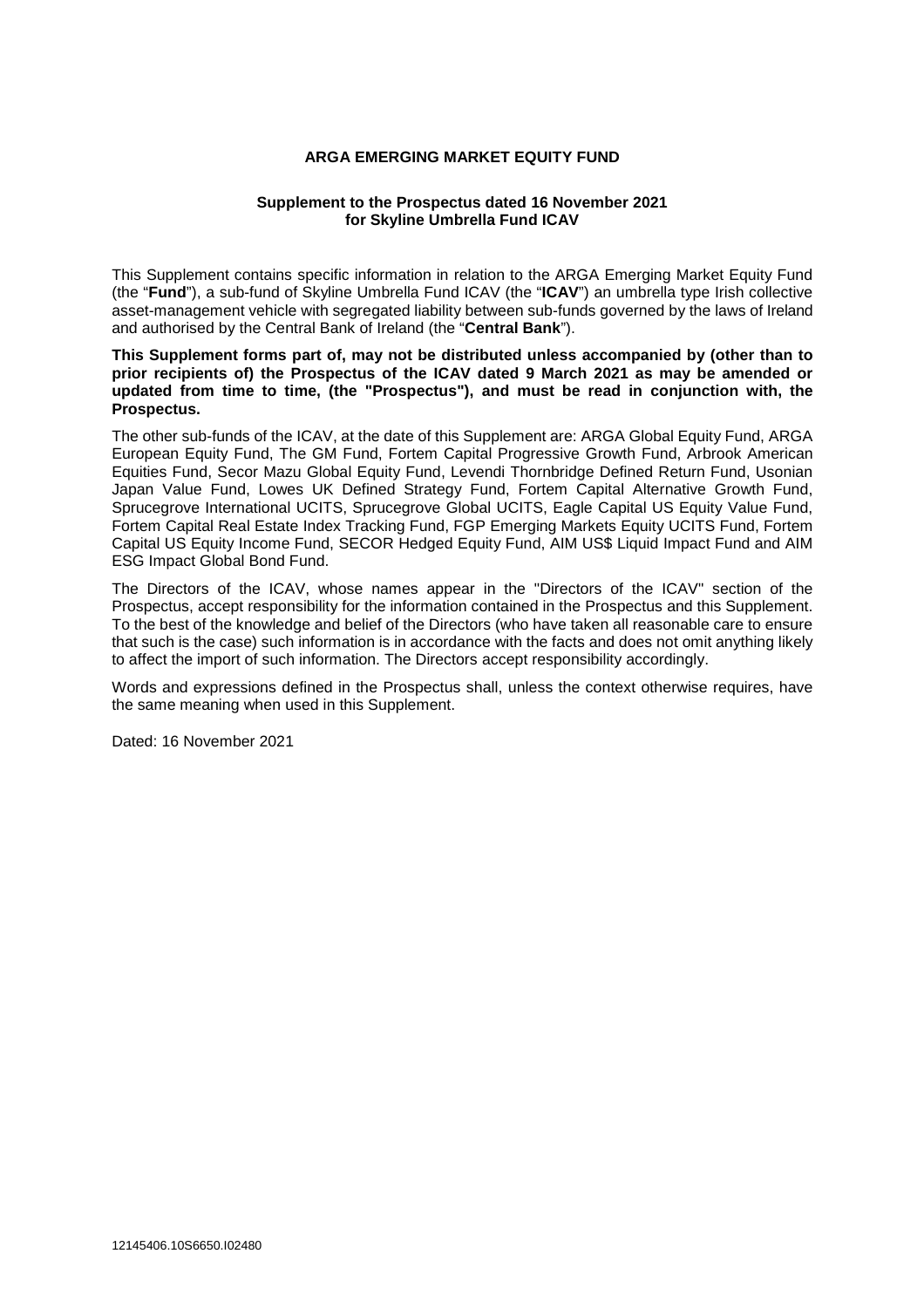### **IMPORTANT INFORMATION**

**THIS DOCUMENT IS IMPORTANT. BEFORE YOU PURCHASE ANY OF THE SHARES REPRESENTING INTERESTS IN THE FUND DESCRIBED IN THIS SUPPLEMENT YOU SHOULD ENSURE THAT YOU FULLY UNDERSTAND THE NATURE OF SUCH AN INVESTMENT, THE RISKS INVOLVED AND YOUR OWN PERSONAL CIRCUMSTANCES. IF YOU ARE IN ANY DOUBT ABOUT THE CONTENTS OF THIS SUPPLEMENT YOU SHOULD TAKE ADVICE FROM AN APPROPRIATELY QUALIFIED ADVISOR.** 

**It is the intention of the ICAV to invest on behalf of the Fund in equities and in financial derivative instruments ("FDIs") for investment and efficient portfolio management purposes (as detailed below under "Investment Policy") to achieve its investment objective. The Directors of the ICAV expect that the Net Asset Value of the Fund will have medium to high volatility through investment in the FDIs and Emerging Markets.** 

Certain risks attached to FDIs are set out in the Prospectus under "Risk Factors".

#### **Suitability of Investment**

You should inform yourself as to (a) the possible tax consequences, (b) the legal and regulatory requirements, (c) any foreign exchange restrictions or exchange control requirements and (d) any other requisite governmental or other consents or formalities which you might encounter under the laws of the country of your citizenship, residence or domicile and which might be relevant to your purchase, holding or disposal of the Shares.

See the section headed "Risk Factors" in this Supplement and in the Prospectus for a discussion of certain risks that should be considered by you.

**An investment in the Fund should not constitute a substantial proportion of an investment portfolio and may not be appropriate for all investors.** 

**In cases where the Fund has a performance-based fee, the Performance Fee payable in respect of the Fund is based on net realised and net unrealised gains and losses as at the end of each Performance Period and as a result, performance fees may be paid on unrealised gains which may subsequently never be realised.** 

An investment in the Shares is only suitable for you if you (either alone or with the help of an appropriate financial or other advisor) are able to assess the merits and risks of such an investment and have sufficient resources to be able to bear any losses that may result from such an investment. The contents of this document are not intended to contain and should not be regarded as containing advice relating to legal, taxation, investment or any other matters.

#### **General**

This Supplement sets out information in relation to the Shares and the Fund. You must also refer to the Prospectus which is separate to this document and describes the ICAV and provides general information about offers of shares in the ICAV. You should not take any action in respect of the Shares unless you have received a copy of the Prospectus. Should there be any inconsistency between the contents of the Prospectus and this Supplement, the contents of this Supplement will, to the extent of any such inconsistency, prevail. This Supplement and the Prospectus should both be carefully read in their entirety before any investment decision with respect to Shares is made.

#### **Distribution of this Supplement and Selling Restrictions**

Distribution of this Supplement is not authorised unless accompanied by a copy of the Prospectus (other than to prior recipients of the Prospectus). The distribution of this Supplement and the offering or purchase of the Shares may be restricted in certain jurisdictions. If you receive a copy of this Supplement and/or the Prospectus you may not treat such document(s) as constituting an offer, invitation or solicitation to you to subscribe for any Shares unless, in the relevant jurisdiction, such an offer, invitation or solicitation could lawfully be made to you without compliance with any registration or other legal requirement. If you wish to apply for the opportunity to purchase any Shares, it is your duty to inform yourself of, and to observe, all applicable laws and regulations of any relevant jurisdiction. In particular, you should inform yourself as to the legal requirements of so applying, and any applicable exchange control regulations and taxes in the countries of your respective citizenship, residence or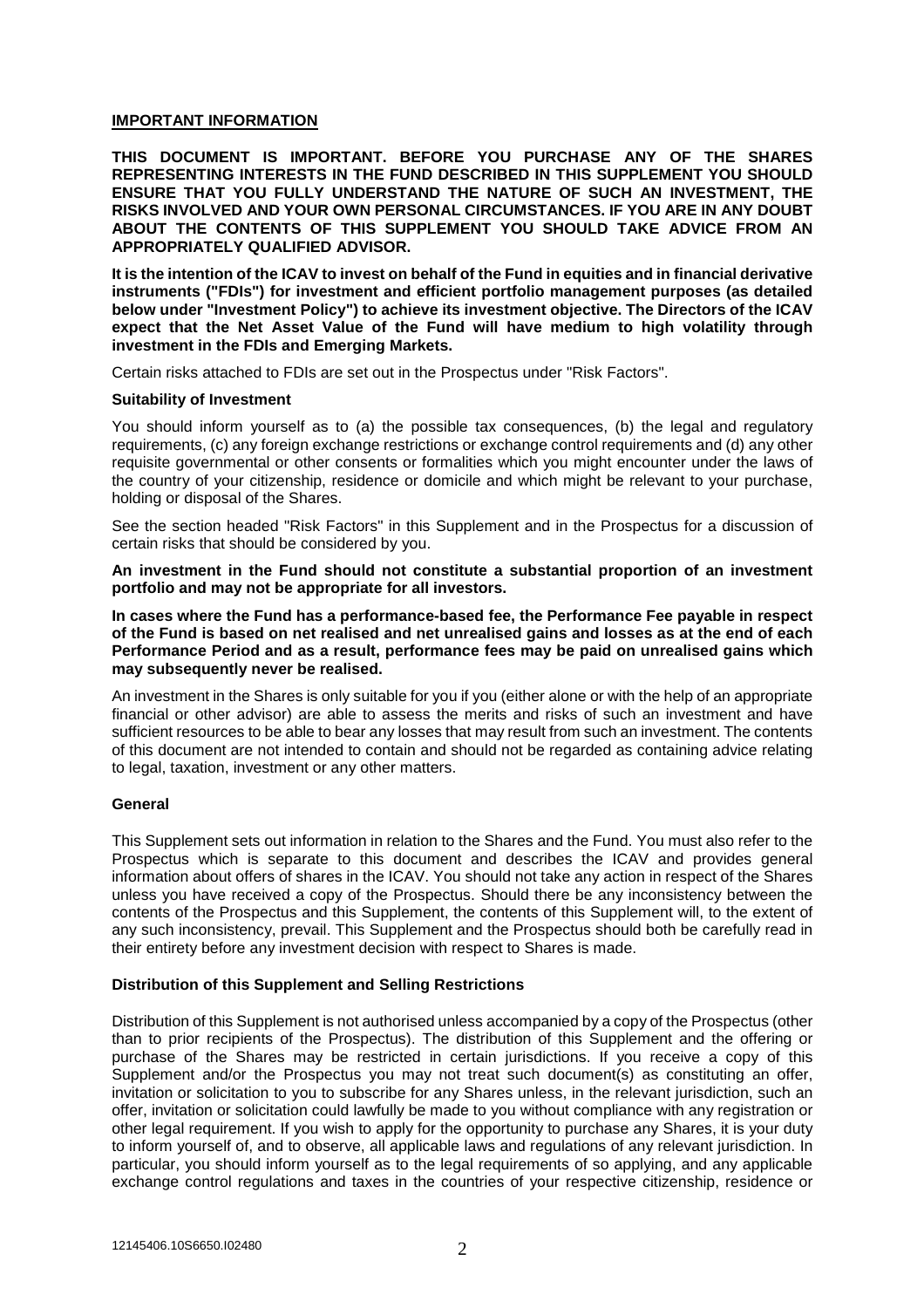domicile as well as any other requisite governmental or other consents or formalities which might be relevant to your purchase, holding or disposal of the Shares.

#### **For prospective investors in Australia**

The Offer contained in this document is an invitation to apply for admission as a member in the Fund and is available only to wholesale clients (within the meaning of section 761G of the Corporations Act). Requirements relating to Product Disclosure Statements ("PDS") in the Corporations Act do not apply to this Offer. The Fund is not a registered managed investment scheme and this Supplement is not a PDS within the meaning of the Corporations Act.

Accordingly, this Supplement does not contain the same level of disclosure required for registered managed investment schemes issuing PDS' and is prepared on the basis that it does not purport to contain all of the information that you may require to make an informed decision as to whether to invest in the Fund or not.

This document is not required to be lodged with the Australian Securities & Investments Commission ("ASIC") nor does it have the authorisation or approval of ASIC. This Supplement has been prepared for use only by "wholesale client" Investors and only "wholesale client" Investors may participate in the opportunity to invest in the Fund.

This Supplement is provided to each Investor on the following conditions:

- this Supplement is strictly confidential and is for the sole use of prospective investors in the Fund and their advisers. It must not be provided to any other party without the written consent of the ICAV, which may be withheld in its absolute discretion;
- the Investor is a "wholesale client" (within the meaning of section 761G of the Corporations Act); and
- there is no cooling off right for Investors.

#### **For prospective investors in New Zealand**

This Supplement is not a registered prospectus or investment statement under the Securities Act 1978. The only New Zealand-based investors who are eligible to invest in the Fund and to whom the offer contained in this Supplement is made are investors whose principal business is the investment of money; investors who, in the course of and for the purpose of their business, habitually invest money; investors who subscribe for a minimum of NZ\$500,000 worth of Shares; eligible persons within the meaning of section 5(2CC) of the Securities Act 1978; and investors who are otherwise not regarded by the Securities Act 1978 as members of the New Zealand public for the purposes of the offer of Shares contained in this Supplement. This Supplement is not intended as an offer for sale or subscription to the public in New Zealand in terms of the Securities Act 1978. New Zealand residents should seek their own legal and tax advice as to the implications of investing in the Shares.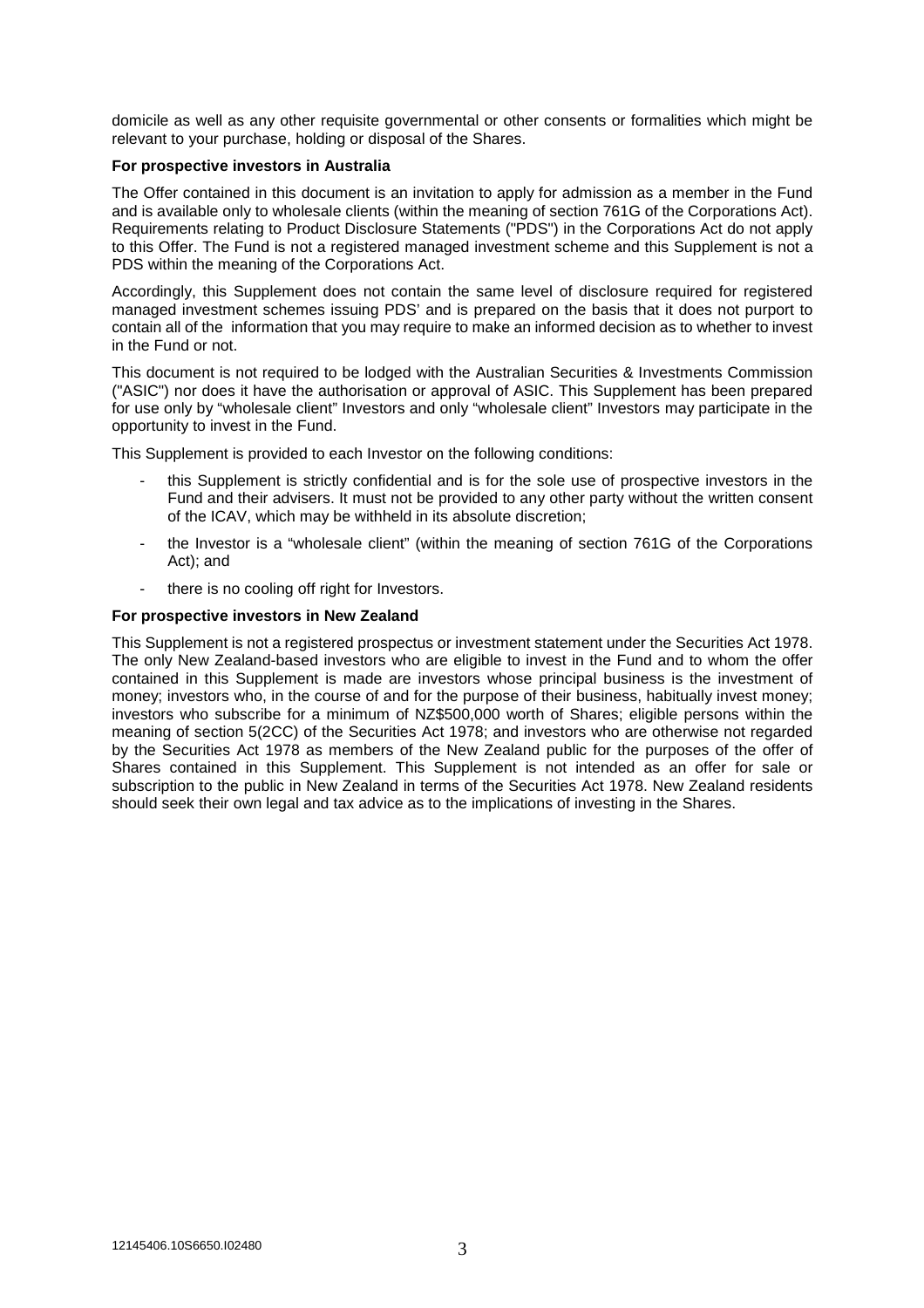### **Investment Objective and Policies**

#### **Investment Objective:**

The Fund's investment objective is to generate long-term returns by investing primarily in equity and equity linked securities trading in Emerging Markets (as defined below) that are trading at a discount to their perceived intrinsic value.

There is no guarantee or assurance that the investment objective of the Fund will actually be achieved.

#### **Investment Policies:**

The Fund aims to achieve this investment objective by investing primarily in equity and equity linked securities of issuers (such as debentures, Global and American depository receipts, notes or preferred stock) traded on exchanges or recognised markets located in Emerging Markets (as defined below). Where it is not possible to invest in such equity and equity linked securities of issuers that are either traded on exchanges or recognised markets located in Emerging Markets the Fund may also invest in such securities located in developed markets but which derive a significant portion of their revenue, earnings, assets, costs or employees from or in Emerging Markets, and that are trading at a discount to their perceived intrinsic value. The Fund will invest in markets that are typically those of poorer or less developed countries and other countries which typically exhibit lower levels of economic and/or capital market development, and higher levels of share price and currency volatility ("**Emerging Markets**"). The securities may be denominated in any currency, including multinational currencies such as the Euro. The Fund may invest in non-US issuers through depositary receipts and participatory notes. The Fund is expected to invest typically in countries that are included within the MSCI Emerging Markets Index. However in addition, the Fund may also invest to a lesser extent in countries that are classified by MSCI as developed markets, and which share some of the characteristics of Emerging Markets as defined above.

The Fund may also invest up to 5% of its Net Asset Value in Emerging Markets which do not form part of the MSCI Emerging Markets Index.

The Fund may also invest in stocks purchased in underwritten initial public offerings of equity securities ("**New Issues**"), in situations when such companies satisfy the Fund's Investment Manager's (as defined below under "**Investment Manager**") investment criteria as set out in the Investment Process section below. Equity securities issued in New Issues are subject to certain investment restrictions imposed by the Financial Industry Regulatory Authority ("**FINRA**").

The Investment Manager generally seeks diversification rather than concentration by industry, country or currency. However the Fund may have significant concentration in a particular industry, country or currency. The Investment Manager does not expect investments in any single industry to exceed 25% of the Net Asset Value of the Fund at time of investment and if concentration in an industry grows to 35% of the Net Asset Value of the Fund, the Investment Manager will reduce the positions in the industry to 35% or less as soon as is reasonably practical.

The Fund may invest up to 25% of its Net Asset Value in securities traded on Russian Markets. All such instruments shall be listed and/or traded on the MICEX. For the removal of doubt, this excludes exposure to Russia via Global and American depository receipts or other securities that are traded on exchanges which are located outside of Russia.

The Fund will not invest directly in real estate but may invest up to 15% of its Net Asset Value in pooled real estate investment vehicles such as real estate investment trusts.

For short-term cash management and defensive investment purposes, the Fund may invest in cash and/or investment grade money market instruments with maturities up to one year which shall include deposits with credit institutions, short term commercial paper, floating rate notes, medium term notes, securities issued or guaranteed by any OECD government, its agencies or instrumentalities or by any supra-national entity and shall be in accordance with the requirements of the Central Bank. For temporary defensive purposes, there will be no limit on investments in U.S. Dollar obligations issued or guaranteed by the U.S. government or its agencies.

The Fund may also invest in financial derivative instruments (participatory notes) as further detailed below in "Use of Derivative Contracts".

The participatory notes do not embed derivatives or leverage. The Fund is therefore not leveraged.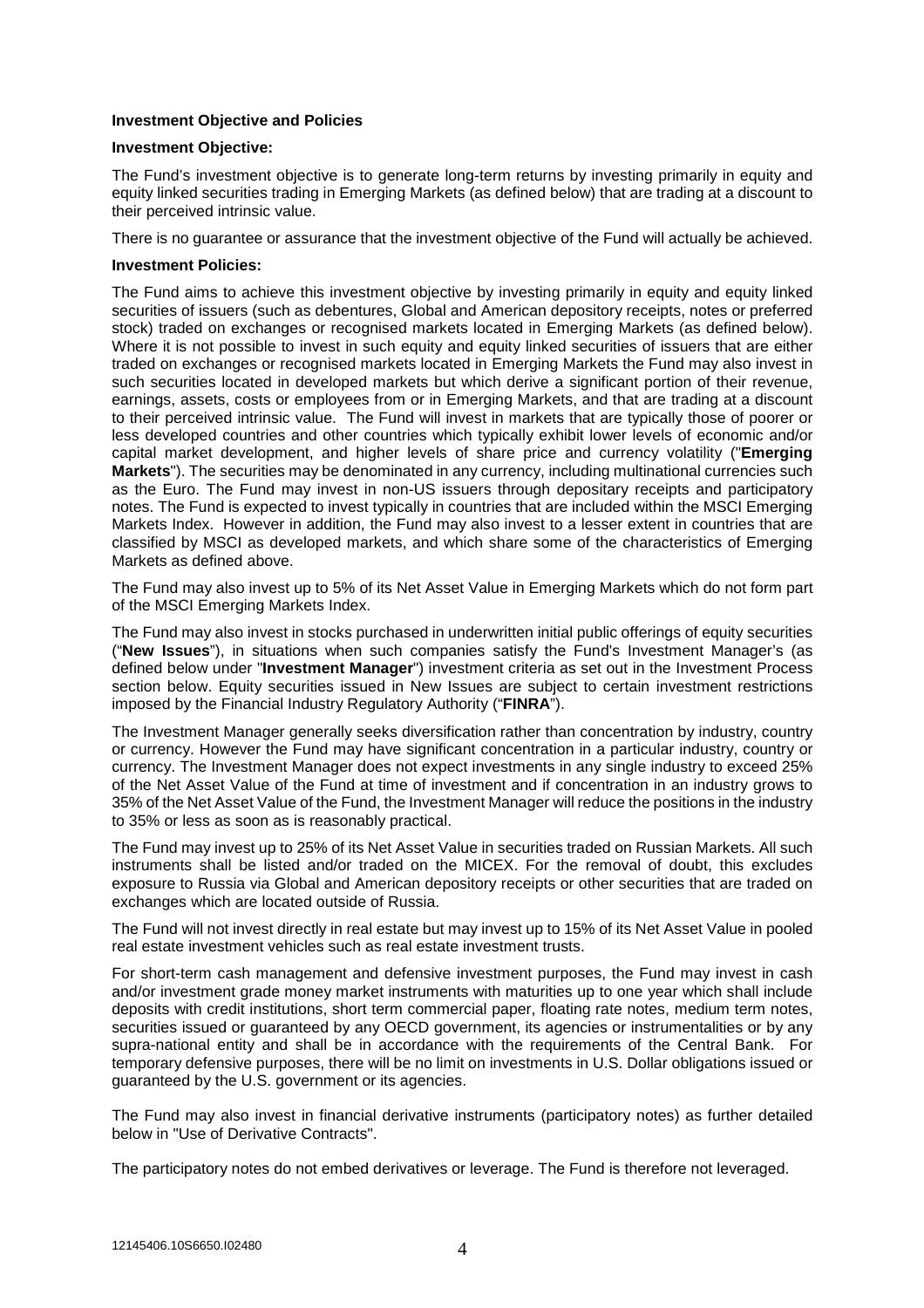The Investment Manager will actively monitor each of the Fund's positions to ensure that Fund complies with the investment restrictions.

## **Investment Process**

The Investment Manager selects securities of undervalued businesses based on research into their risk versus reward. The Investment Manager generally picks stocks in companies that have a minimum capitalization of greater than US\$500 million at the time of initial purchase. In general, the Investment Manager then reviews these securities by considering, among other factors, return on invested capital, the operational expertise of management, capital structure, as well as relevant environmental, and corporate governance issues.

The Investment Manager then generally analyses the following information:

- at least five years of explicit income statement, balance sheet and cash flow forecasts
- normalised earnings power and growth rate estimates
- potential environmental, social and governance risks such as the companies' energy use, waste management, workforce policies and corporate governance.
- company specific discount rate estimates

Using this analysis, the Investment Manager then determines the intrinsic value for each company being researched. The Investment Manager reviews the percentage difference between the securities' intrinsic value, being the value of such securities (based on the Investment Manager's analysis), and the actual value the securities are trading at (the "upside"). When there is a relatively low upside the Investment Manager may dispose of such securities.

The Investment Manager also performs stress tests on the intrinsic value of such securities. The percentage difference between the intrinsic value of the securities in the stress test scenario and the actual value the securities are trading at is termed the "downside". A security may be sold if the Investment Manager identifies another security with a superior risk to reward profile ("upside" vs. "downside") or if the fundamentals of the security change for the worse.

The Investment Manager's approach integrates environmental, social and governance ("**ESG**") considerations in investment decisions. ESG factors are flagged during the research process. A proprietary ESG scoring framework is used to identify potential ESG risks, alongside fundamental research. Relevant ESG considerations are then factored into company valuation and portfolio construction, as appropriate. Examples of ESG factors include, but are not limited to: emissions, waste management, employee turnover, employee safety, corporate governance practices and supply chain management. The Investment Manager regularly engages with companies on key issues, including ESG related ones. Proxy voting is considered an additional form of engagement.

The Fund is managed in reference to MSCI Emerging Markets Index (Net) USD (the "**Benchmark**"). The Fund's performance is compared to the Benchmark in marketing materials and the performance fee for the Fund is calculated based on the Benchmark, as disclosed under the heading "Performance Fee" below. The Benchmark represents the best approximation of the universe of securities in which the Fund may invest. The Fund's investment policy is not constrained and the degree of deviation from the Benchmark may be significant.

# **Sustainable Investment**

For the purposes of Article 6 of Regulation (EU) 2019/2088 of the European Parliament and of the Council of 27 November 2019 on sustainability‐related disclosures in the financial services sector (the "**Disclosures Regulation**"), while the Investment Manager takes into account sustainability risks in respect of ESG factors, the Fund is focused on investing primarily in equity and equity linked securities of issuers (such as debentures, Global and American depository receipts, notes or preferred stock) traded on exchanges or recognised markets located in Emerging Markets. The Investment Manager is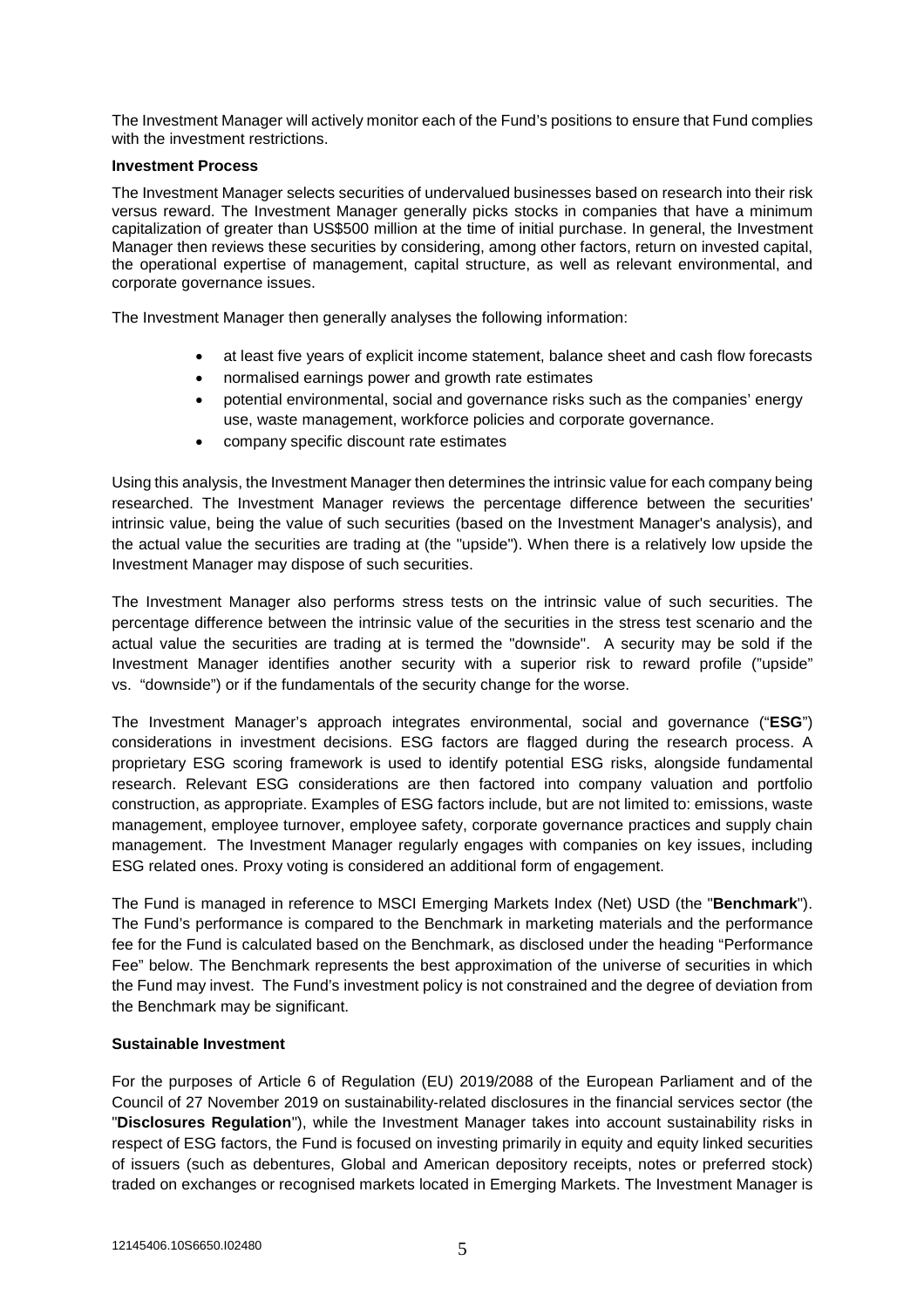a UN Principles for Responsible Investment ("UNPRI") Signatory and currently has a process for integrating ESG factors in company analysis and portfolio construction. In the future, the Investment Manager may consider it appropriate to report further on its sustainability and ESG approach, in accordance with the Disclosures Regulation.

## **Investment Restrictions**

The Fund shall:

- not invest more than 5% of its Net Asset Value in securities of any one issuer at time of investment and 8% of its Net Asset Value in the securities of any one issuer at market value
- not invest more than 60% of its Net Asset Value in securities or FDIs where the underlying securities are in any one individual country;
- not acquire any shares carrying voting rights which would enable it to exercise significant influence over the management of an issuing body;
- not invest directly in real estate or indirectly in physical commodities; and
- not invest more than 10 per cent of its Net Asset Value in other UCITS or other open or closed ended collective investment schemes.

If the above limits are exceeded for reasons beyond the control of the Investment Manager, or as a result of the exercise of subscription rights, the Investment Manager must adopt as a priority objective for its sales transactions the remedying of that situation, taking due account of the interests of Shareholders.

In addition, the general investment restrictions set out under the heading "Funds - Investment Restrictions" in the Prospectus shall apply.

## **Use of Derivative Contracts**

#### *Participatory Notes*

The Fund may invest in participatory notes which may be listed or unlisted and will be used to gain exposure to countries, including India, Saudi Arabia and Poland.

A participatory note is an instrument used by investors to obtain exposure to an equity investment, including common stocks and warrants, in a local market where direct ownership is not permitted. In countries where direct ownership by a foreign investor, such as the Fund, is not allowed by local law, such as Saudi Arabia, an investor may gain exposure to the market through a participatory note, which derives its value from a group of underlying equity securities. A participatory note is intended (disregarding the effect of any fees and expenses) to reflect the performance of the underlying equity securities on a one-to-one basis so that investors will not normally gain more in absolute terms than they would have made had they invested in the underlying securities directly, and will not normally lose more than they would have lost had they invested in the underlying securities directly.

# **Efficient Portfolio Management ("EPM")**

Further information on efficient portfolio management is contained in the main body of the Prospectus under the heading "Use of Financial Derivative Instruments and Efficient Portfolio Management".

As outlined above the Fund may also invest in participatory notes and may do so for the purposes of EPM.

# **Collateral Policy**

In the context of efficient portfolio management techniques and/or the use of FDI for investment purposes, collateral may be received from a counterparty for the benefit of the Fund or posted to a counterparty by or on behalf of the Fund. Any receipt or posting of collateral by the Fund will be conducted in accordance with the requirements of the Central Bank.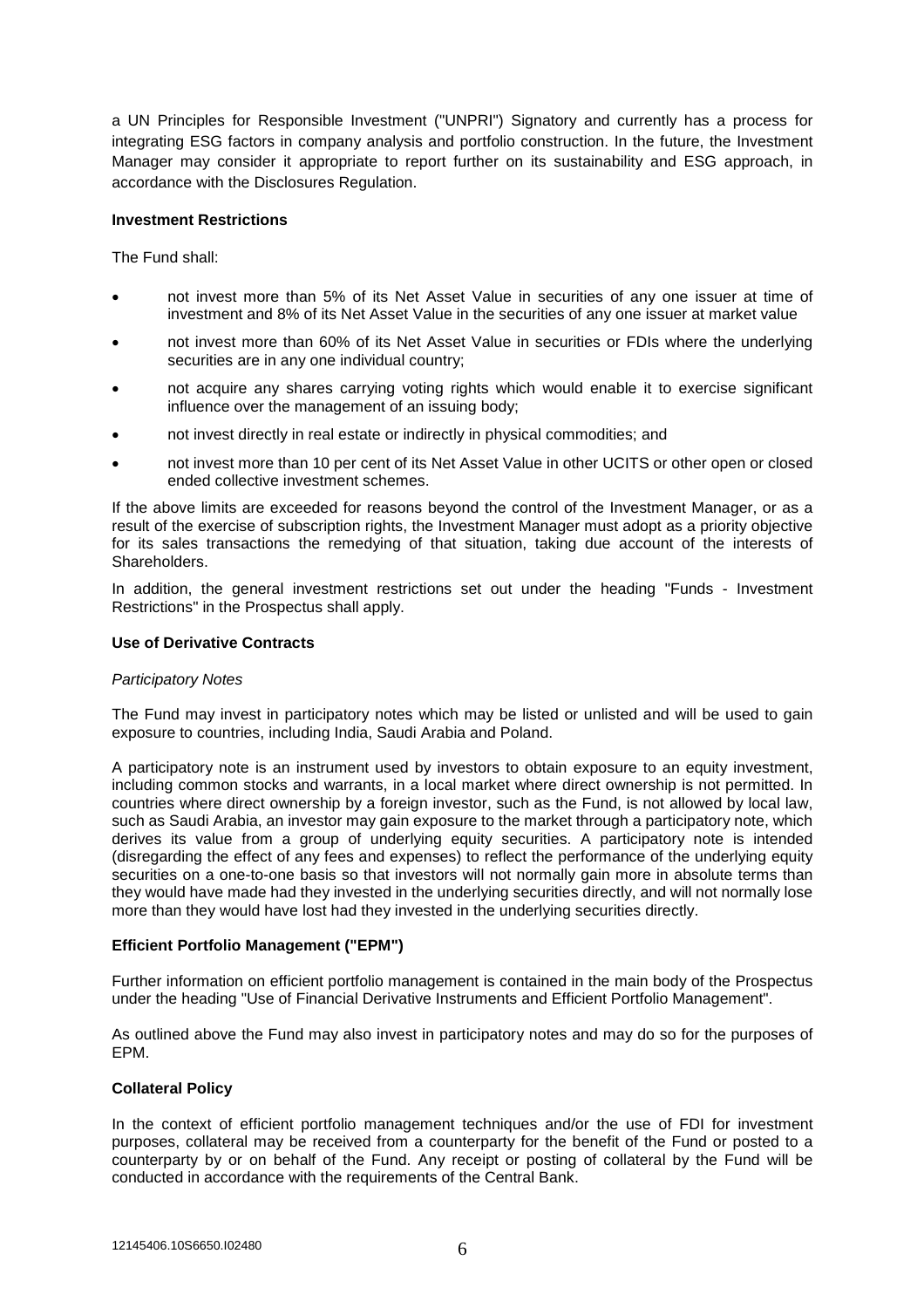Further information on the collateral policy is contained in the main body of the Prospectus under the heading "Collateral Policy".

#### **Borrowings**

The ICAV may not, except for temporary liquidity purposes, directly borrow any monies. Any temporary borrowings must be in accordance with the general provisions set out in the Prospectus under the heading "Funds – Borrowing and Lending Powers".

## **Risk Factors**

The general risk factors are set out in the Prospectus under the heading "RISK FACTORS". In addition, the following risk factors apply to the Fund:

- i. This Fund is not capital protected nor is it guaranteed. There is no assurance that the investment objective of the Fund will be achieved.
- ii. *Segregation of Liability* The Fund is a sub-fund of the ICAV. The sub-funds of the ICAV are segregated as a matter of Irish law and as such, in Ireland, the assets of one sub-fund will not be available to satisfy the liabilities of another sub-fund. However, it should be noted that the ICAV is a single legal entity which may operate or have assets held on its behalf or be subject to claims in other jurisdictions which may not necessarily recognise such segregation. There can be no guarantee that the courts of any jurisdiction outside Ireland will respect the limitations on liability as set out above. As at the date of this Supplement, the Directors are not aware of any existing or contingent liability of any Fund of the ICAV.
- iii. *Achievement of Investment Objective* There can be no assurance that the Fund will achieve its investment objectives. The value of Shares and the income therefrom may rise or fall as the capital value of the securities in which the Fund invests may fluctuate. The investment income of the Fund is based on equity dividend payments less expenses incurred. Therefore the Fund's investment may be expected to fluctuate in response to changes in such income or expenses.
- iv. *Key Personnel* The Investment Manager generally is dependent on the services of a small number of key personnel. The loss of a key person's services could have a substantial adverse impact on the performance of assets managed by the Investment Manager, and/or make it impossible for the Investment Manager to continue to manage assets for the Fund.
- v. *Redemption of Capital* Substantial redemptions by investors within a short period of time could require the Fund to liquidate securities positions more rapidly than would otherwise be desirable, possibly reducing the value of the Fund's assets and/or disrupting the Fund's investment strategy. Reduction in the size of the Fund could make it more difficult to generate a positive return or to recoup losses due to, among other things, reductions in the Fund's ability to take advantage of particular investment opportunities or decreases in the ratio of its income to its expenses.
- vi. *Conflicts of Interest*  The Investment Manager will be subject to a variety of conflicts of interest in making investments on behalf of the Fund. Please refer to section entitled "Conflicts of Interest" in the Prospectus for further details.
- vii. *Institutional Risk* -The institutions, including brokerage firms and banks, with which the Fund does business, to which securities have been entrusted for custodial purposes, and/or to which securities have been loaned as part of a securities loan transaction, may encounter financial difficulties that impair the operational capabilities or the capital position of the Fund (including, but not limited to, impairment resulting from the loss of, or a delay in the recovery of, the portfolio securities or other assets of the Fund). The Fund generally attempts to limit its transactions to well-capitalized and established banks, brokerage firms and other institutions in an effort to mitigate such risks. Fund assets are held in accounts at one or more financial institutions, as the Investment Manager may from time to time select.
- viii. *Performance Fee* The Performance Fee to the Investment Manager may create an incentive for the Investment Manager to cause the Fund to make investments that are riskier or more speculative than would be the case if the Performance Fee was not paid. The Performance Fee (as well as the Investment Management Fee) was set by the Investment Manager without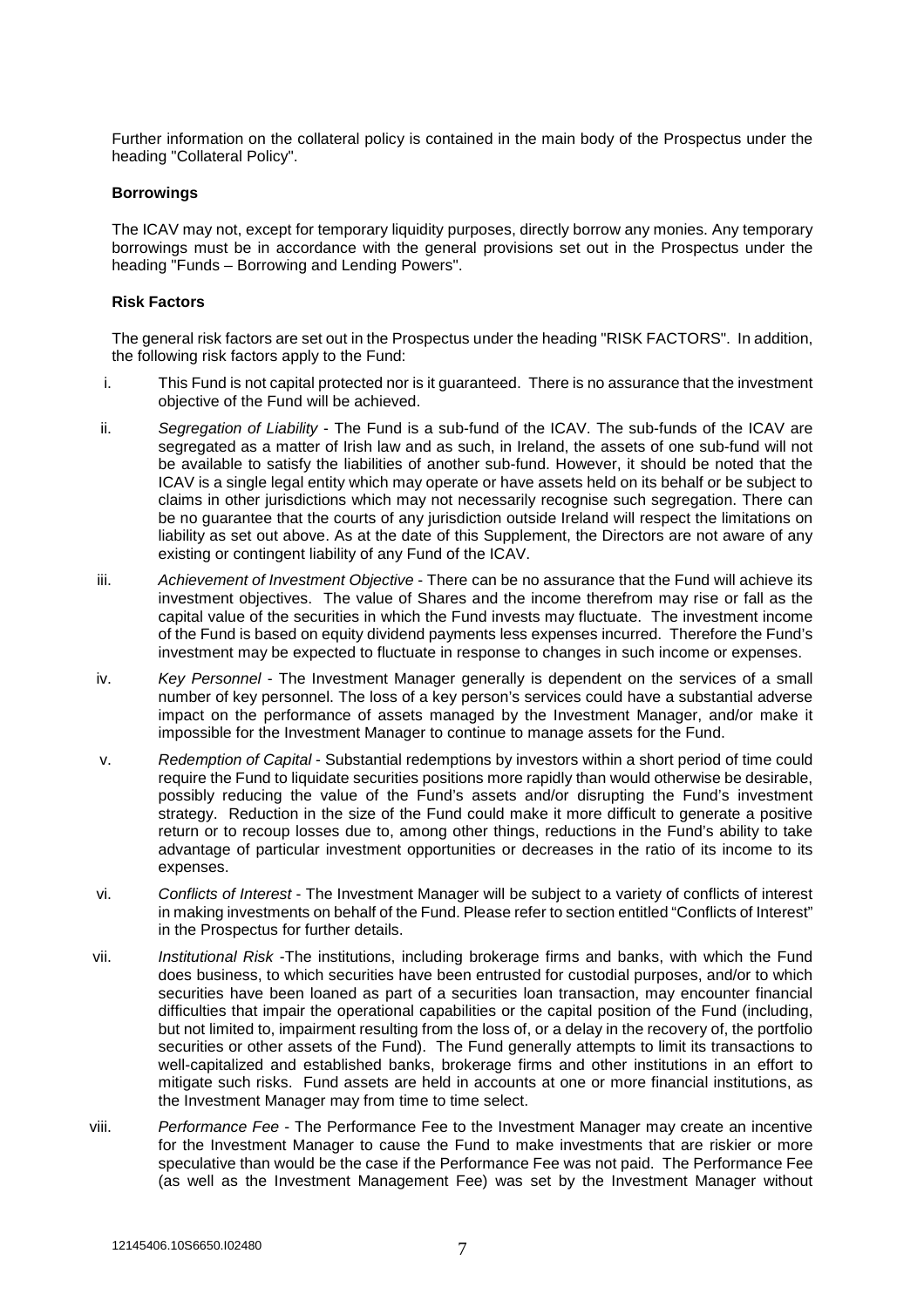negotiations with any third party. Since the Performance Fee is calculated on a basis which includes unrealised appreciation of the Fund's assets, such allocation may be greater than if it were based solely on realised gains.

- ix. *No Assurance of Profit, Cash Distribution or Appreciation* It is uncertain as to when profits, if any, will be realised. Losses on unsuccessful investments may be realised before realisation of gains on successful investments. There may be no current return on the investments for an extended period of time. The Directors have no current intention to pay any dividends to the Shareholders. There is no assurance that the Fund will make distributions to cover the Shareholders' estimated tax liability resulting from their interest in the Fund or that any other distributions will be made to the Shareholders.
- x. *Investment Expenses* The investment expenses (*e.g.*, expenses related to the investment and custody of the Fund's assets, such as brokerage commissions, custodial fees and other trading and investment charges and fees) as well as other Fund fees (*e.g.*, Investment Management Fees and operating expenses) may, in the aggregate, constitute a high percentage relative to other investment entities. The Fund will bear these costs regardless of its profitability.
- xi. *Risk of Investments in Securities Generally* All securities investments risk the loss of capital. No guarantee or representation is made that the Fund's investment policy will be successful. As is true of any investment, there is a risk that an investment in the Fund will be lost entirely or in part. The Fund should represent only a portion of an investor's portfolio management strategy. The Fund's investment policy may at times involve, without limitation, risks associated with limited diversification, interest rates, currencies, volatility, credit deterioration or default risks, counterparty default risks, systems risks and other risks inherent in the Fund's activities. Certain investment techniques of the Fund can, in certain circumstances, magnify the impact of adverse market moves to which the Fund may be subject. In addition, the Fund's investments in securities and other investments may be materially affected by conditions in the financial markets and overall economic conditions occurring globally and in particular countries or markets where the Fund may invest its capital. The Fund's methods of minimising such risks may not accurately predict future risk exposures. Risk management techniques are based in part on the observation of historical market behaviour, which may not predict market divergences that are larger than historical indicators. Information used to manage risks may not be accurate, complete or current, and such information may be misinterpreted. Further, the Investment Manager may apply such risk management techniques on a selective or other periodic basis rather than at all times.
- xii. *Equity Risks* The Fund will invest primarily in equity and equity linked securities. The value of these securities generally will vary with the performance of the issuer and movements in the equity markets. To the extent the Fund invests in private placement activities, the Fund will be exposed to risks that issuers will not fulfil their contractual obligations to the Fund, such as delivering marketable common stock upon conversions of convertible securities and registering restricted securities for public resale. The Fund may invest in small cap companies. The securities for companies with smaller capitalisation may involve more risk and their prices may be subject to more volatility.
- xiii. *Value Investment Risks* The Investment Manager focuses the Fund's investment strategy on companies that it believes are undervalued or inexpensive versus other securities or investments. These stocks present risks that are in addition to general equity risks outlined above. When estimating the value of a company, the Investment Manager makes assumptions about the fundamentals of the company which may be subject to errors in estimation or may be simply proven wrong. Value stocks may also be out of favour for significant periods of time during which investors may prefer to invest in "growth" stocks or other thematic investments, such as the internet or commodities that do not appear undervalued to the Investment Manager. Sticking to a strict value discipline during such periods may lead to significant underperformance of the Investment Manager versus any equity market indices or other investments, particularly those that employ a growth strategy or are opportunistic and flexible in their investment strategies.
- xiv. *General Economic and Market Conditions* The success of the Fund's activities will be affected by general economic and market conditions, such as interest rates, availability of credit, inflation rates, economic uncertainty, changes in laws (including laws relating to taxation of the Fund's investments), and national and international political circumstances (including wars, terrorist acts or security operations). These factors may affect the level and volatility of securities prices and the liquidity of the Fund's investments. Volatility or illiquidity could impair the Fund's profitability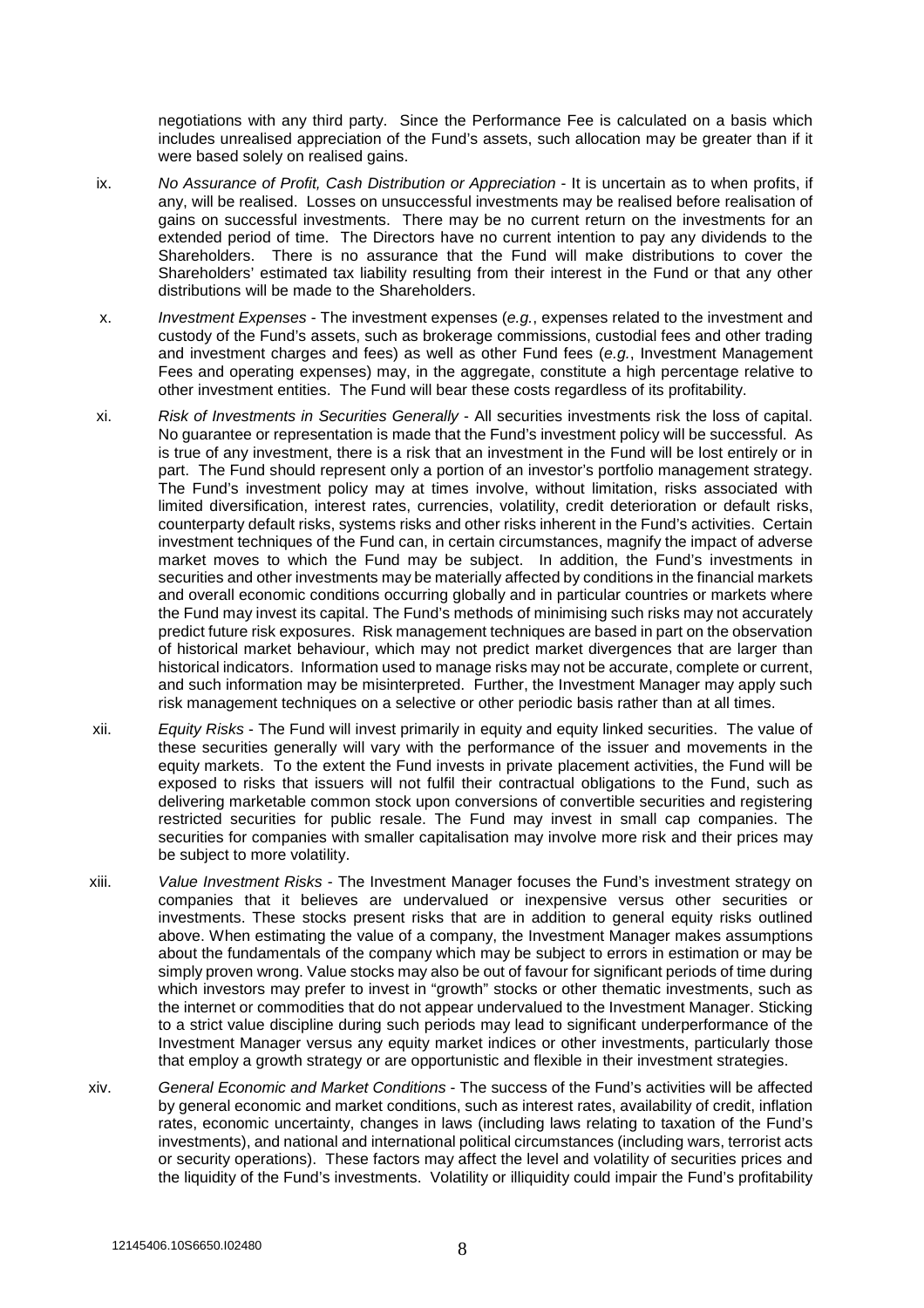or result in losses. The Fund may maintain substantial trading positions that can be adversely affected by the level of volatility in the financial markets.

- xv. *Nature of Investments in Event Driven Situations* A portion of the Fund's portfolio may, at certain times, include securities of: (i) companies in financial distress or undergoing a turnaround; (ii) companies in bankruptcy, reorganisation or liquidation; (iii) companies that are undervalued because of discrete extraordinary events; or (iv)securities of companies the Investment Manager deems to be undervalued. In addition, the Fund may invest in securities of companies that are engaging, or which have recently been engaged, in extraordinary transactions and other special situations ("Event Driven Situations"). Investing in Event Driven Situations entails discovering value by analysing companies experiencing corporate change. These situations include investing in companies that are likely to become the subject of a takeover, merger, exchange offer, rights offering, restructuring, liquidation, spinoff or any other extraordinary event that increases the value of the companies' securities. Investments in Event Driven Situations typically will entail a higher degree of risk than investments in companies that are not engaging in or have recently engaged in Event Driven Situations. If an evaluation of the anticipated outcome of an Event Driven Situation should prove incorrect, the Fund could experience losses. The uncertainties inherent in evaluating such investments may be increased by legal and practical considerations which limit the access of the Investment Manager to reliable and timely information concerning material developments affecting an investment.
- xvi. *Nature of Illiquid Investments* The Fund's portfolio may at certain times include non-public and restricted securities including participatory notes, assets which are subject to legal or other restrictions on transfer or for which no liquid market exists, or securities which are relatively illiquid (*e.g*., investments in thinly-traded issuers). The market prices, if any, for such investments tend to be volatile and may not be readily ascertainable, and the Fund may not be able to sell them when it desires to do so or to realise what it perceives to be their fair value in the event of a sale. The sale of restricted and illiquid securities often requires more time and results in higher brokerage charges or dealer discounts and other selling expenses than does the sale of securities eligible for trading on national securities exchanges or in the over-the-counter markets. The Fund may not be able to readily dispose of such illiquid investments and, in some cases, may be contractually prohibited from disposing of such investments for a specified period of time. Restricted securities may sell at a price lower than similar securities that are not subject to restrictions on resale.
- xvii. *Non-U.S. Investments* The Fund may invest in financial instruments of non-U.S. corporations and governments. Investing in the financial instruments of companies (and, from time to time, governments) outside of the United States involves certain considerations not usually associated with investing in financial instruments of U.S. companies or the U.S. government, including political and economic considerations, such as greater risks of expropriation, nationalisation, confiscatory taxation, limitations on the removal of assets and general social, political and economic instability; the relatively small size of the securities markets in such countries and the low volume of trading, resulting in potential lack of liquidity and in price volatility; the evolving and unsophisticated laws and regulations applicable to the securities and financial services industries of certain countries; fluctuations in the rate of exchange between currencies and costs associated with currency conversion; and certain government policies that may restrict the Fund's investment opportunities. In addition, accounting and financial reporting standards that prevail outside of the U.S. often are not as high as U.S. standards and, consequently, less information is typically available concerning companies located outside of the U.S. than for those located in the U.S. As a result, the Fund may be unable to structure its transactions to achieve the intended results or to mitigate all risks associated with such markets. It may also be difficult to enforce the Fund's rights in such markets. For example, financial instruments traded on non-U.S. exchanges and the non-U.S. persons that trade these instruments are not subject to the jurisdiction of the Securities Exchange Commission ("**SEC"**) or the Commodities Futures Trading Commission ("**CFTC"**) or the securities and commodities laws and regulations of the United States. Accordingly, the protections accorded to the Fund under such laws and regulations are unavailable for transactions on foreign exchanges and with foreign counterparties.
- xviii. *Emerging Markets* Investment in Emerging Market securities and securities with Emerging Markets exposure involves a greater degree of risk than investment in securities of issuers based in developed countries. Among other things, emerging market securities investments may carry the risks of less publicly available information, more volatile markets, less strict securities market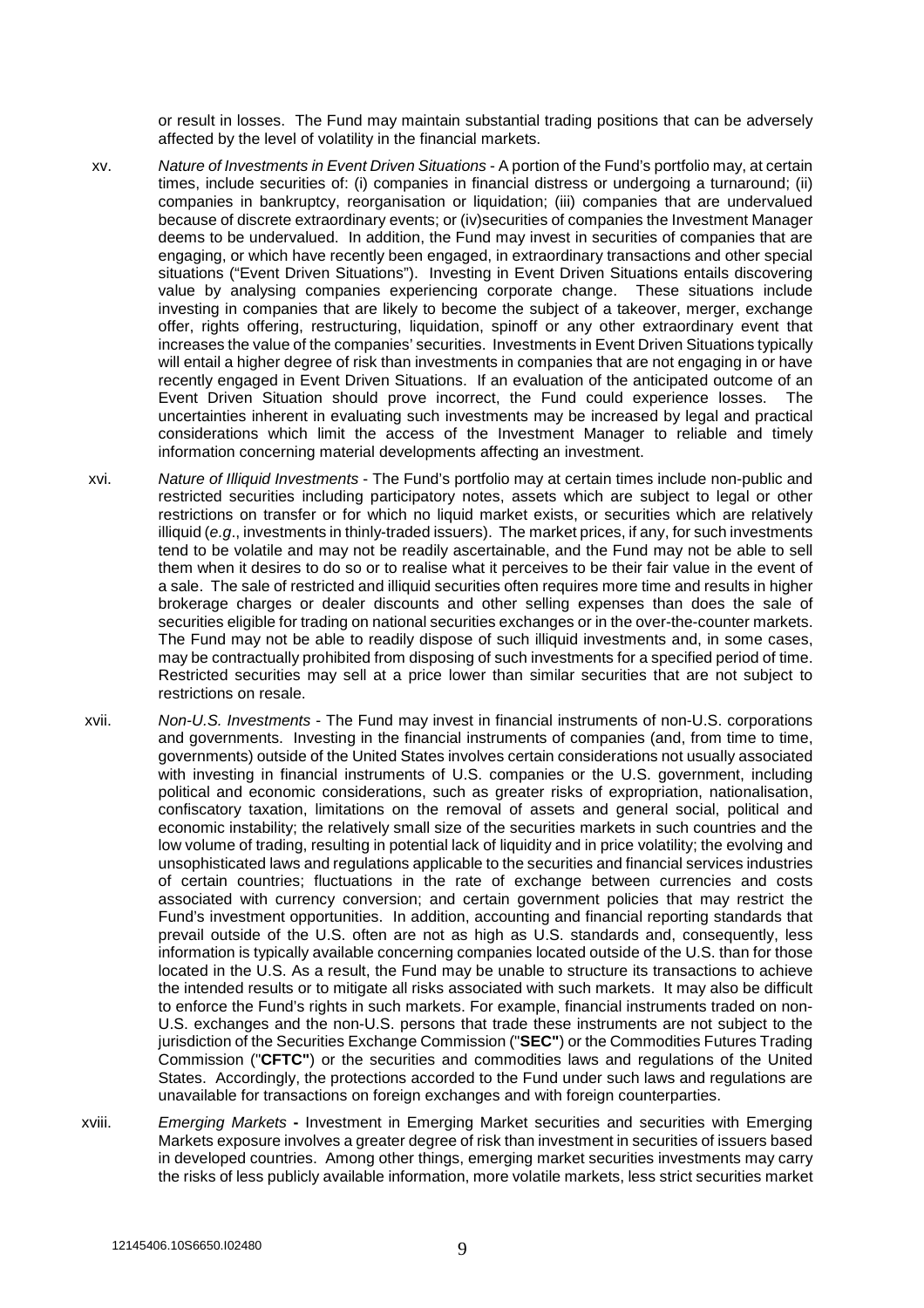regulation, more accounting or financial fraud, less favorable tax provisions, and a greater likelihood of severe inflation and economic instability, political risks, unstable currency, war and/or expropriation of personal property than investments in securities of issuers based in developed countries. In addition, investment opportunities in certain Emerging Markets may be restricted by legal limits on foreign investment in local securities.

Emerging Markets generally are not as efficient as those in developed countries. In some cases, a market for a security may not exist locally, and transactions will need to be made on a neighbouring exchange. Volume and liquidity levels in Emerging Markets are lower than in developed countries. When seeking to sell emerging market securities, little or no market may exist for such securities. In addition, issuers based in Emerging Markets are not generally subject to uniform accounting and financial reporting standards, practices and requirements comparable to those applicable to issuers based in developed countries, thereby potentially increasing the risk of fraud or other deceptive practices. Furthermore, the quality and reliability of official data published by the governments or securities exchanges in Emerging Markets may not accurately reflect the actual circumstances being reported.

The issuers of some emerging market securities, such as banks and other financial institutions, may be subject to less stringent regulations than would be the case for issuers in developed countries and, therefore, potentially carry greater risks. Custodial expenses and transaction costs for a portfolio of Emerging Markets securities generally are higher than for a portfolio of securities of issuers based in developed countries.

- xix. *Custody Risk:* The Depositary may not be able to offer the level of service and safe-keeping, settlement and administration of securities that is customary in more developed markets and there is a risk that the Fund will not be recognised as the owner of securities held on its behalf by a sub-custodian. As the Fund may invest in markets where the trading, settlement and custodial systems are not fully developed, the assets of the Fund which are traded in such markets and which have been entrusted to sub-custodians in such markets may be exposed to additional risk. Rules regulating corporate governance are undeveloped and therefore may offer little protection to shareholders.
- xx. *Depositary Receipts* The Fund may invest in non-U.S. companies through the purchase of depository receipts, which are negotiable certificates that represent a security, usually in the form of equity, that is issued by a foreign publicly listed company. Depository receipts are used to reduce administration and duty costs that would otherwise be levied on each transaction. However, depository receipts do not eliminate foreign exchange risk for the Fund with respect to the investment in the non-U.S. company, and the Fund will not be the direct owner of the security or securities represented by the depository receipts.
- xxi. *Convertible Securities* Convertible securities are bonds, debentures, notes, preferred stocks or other securities that may be converted into or exchanged for a specified amount of common stock of the same or different issuer within a particular period of time at a specified price or formula. A convertible security entitles the holder to receive interest that is generally paid or accrued on debt or a dividend that is paid or accrued on preferred stock until the convertible security matures or is redeemed, converted or exchanged. Convertible securities have unique investment characteristics in that they generally (i) have higher yields than common stocks, but lower yields than comparable non-convertible securities; (ii) are less subject to fluctuation in value than the underlying common stock due to their fixed-income characteristics and (iii) provide the potential for capital appreciation if the market price of the underlying common stock increases.

The value of a convertible security is a function of its "investment value" (determined by its yield in comparison with the yields of other securities of comparable maturity and quality that do not have a conversion privilege) and its "conversion value" (the security's worth, at market value, if converted into the underlying common stock). The investment value of a convertible security is influenced by changes in interest rates, with investment value declining as interest rates increase and increasing as interest rates decline. The credit standing of the issuer and other factors also may have an effect on the convertible security's investment value. The conversion value of a convertible security is determined by the market price of the underlying common stock. If the conversion value is low relative to the investment value, the price of the convertible security is governed principally by its investment value. To the extent the market price of the underlying common stock approaches or exceeds the conversion price, the price of the convertible security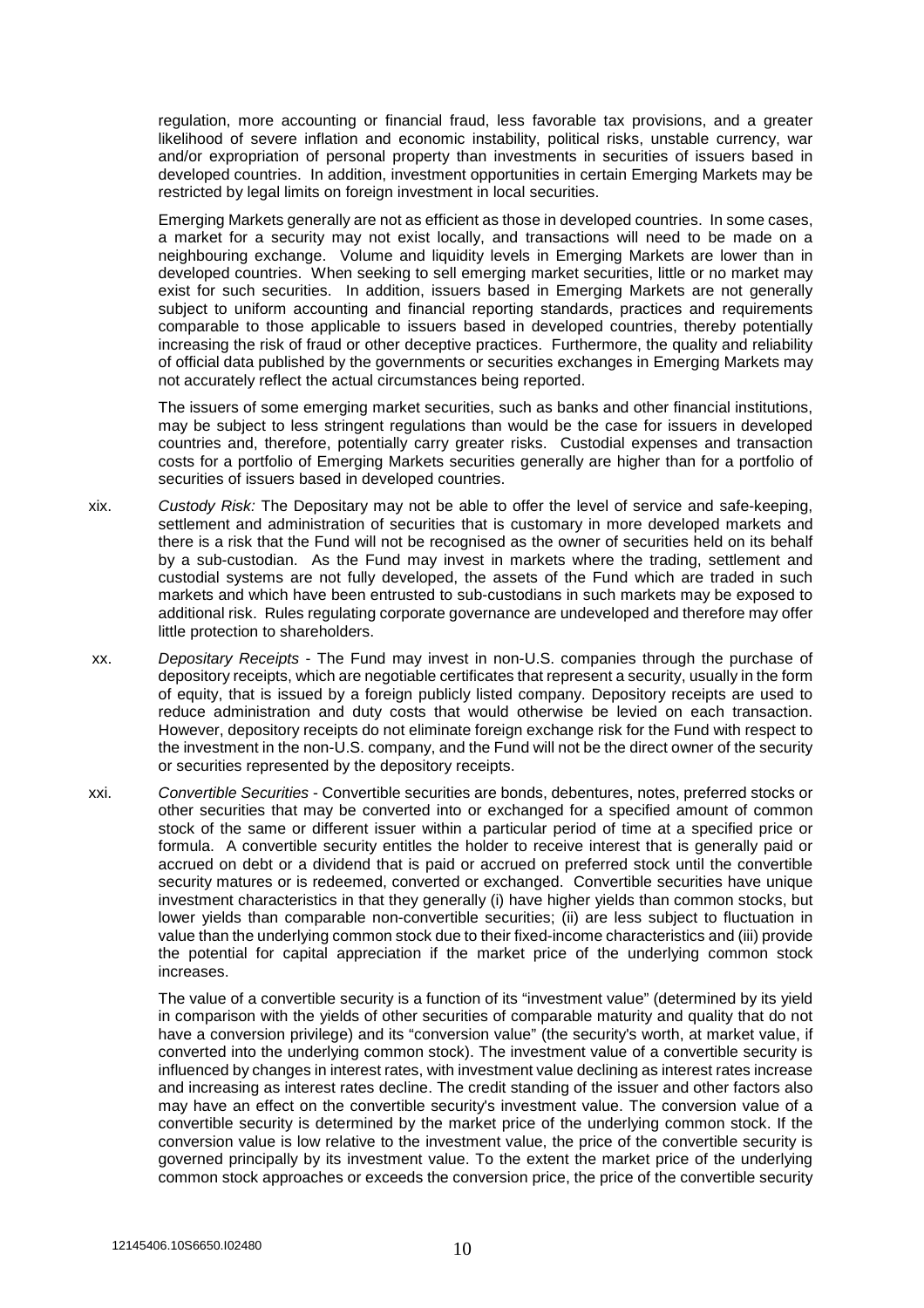will be increasingly influenced by its conversion value. A convertible security generally will sell at a premium over its conversion value by the extent to which investors place value on the right to acquire the underlying common stock while holding a fixed-income security. Generally, the amount of the premium decreases as the convertible security approaches maturity.

A convertible security may be subject to redemption at the option of the issuer at a price established in the convertible security's governing instrument. If a convertible security held by the Fund is called for redemption, the Fund will be required to permit the issuer to redeem the security, convert it into the underlying common stock or sell it to a third party. Any of these actions could have an adverse effect on the Fund's ability to achieve its investment objective.

xxii. *Counterparty Risk* - The Fund may effect transactions through OTC or "interdealer" markets. The participants in such markets are typically not subject to credit evaluation and regulatory oversight as are members of "exchange based" markets. The Fund may also enter into other contract and arrangements that expose the Fund to the creditworthiness and performance of one or more counterparties. This exposes the Fund to the risk that a counterparty will not settle a transaction in accordance with its terms and conditions because of a dispute over the terms of the contract (whether or not bona fide) or because of a credit or liquidity problem, thus causing the Fund to suffer a loss. Such "counterparty risk" is accentuated for contracts with longer maturities where events may intervene to prevent settlement, or where the Fund has concentrated its transactions with a single or small group of counterparties. The Fund is not restricted from dealing with any particular counterparty or from concentrating any or all of its transactions with one counterparty. Although the Fund intends to enter into transactions only with counterparties that the Investment Manager believes to be creditworthy and will attempt to reduce its exposure by obtaining collateral in appropriate cases, there can be no assurance that a counterparty will not default and that the Fund will not sustain a loss on a transaction as a result. In addition, concentration of transactions with a limited number of counterparties could increase the potential for losses by the Fund. The ability of the Fund to transact business with any one or number of counterparties, the lack of any meaningful and independent evaluation of such counterparties' financial capabilities and the absence of a regulated market to facilitate settlement may increase the potential for losses by the Fund.

> The assets of the Fund may be held by non-United States brokers or any other entities or counterparties of the Fund (including, but not limited to, sub-custodians). Such assets of the Fund may be available to the creditors of those non-United States brokers, entities and counterparties. These relationships expose the Fund to credit risks and involve the risk that the counterparties may become insolvent.

> Because securities of the Fund held by broker-dealers are generally not held in the Fund's name, a failure of a broker-dealer may have a greater adverse impact on the Fund than if such securities were registered in the Fund's name.

- xxiii. *Volatility Risk.* The Fund's investment program may involve the purchase and sale of derivatives, which are frequently valued based on implied volatilities of such derivatives compared to the historical volatility of their underlying securities. Fluctuations or prolonged changes in the volatility of the underlying securities, therefore, can adversely affect the value of derivative positions held by the Fund.
- xxiv. *Concentration of Investments* The Investment Manager expects that at times the Fund's portfolio may be somewhat concentrated. Although concentration may increase the possibility of achieving significant investment returns, concentration of investments in a limited number of issuers, industries or sectors is generally regarded as increasing both relative investment risk and potential portfolio volatility. In addition to issuer, industry or market risk by reason of concentration, the Fund may be exposed to potentially significant losses by reason of adverse developments affecting one or more of such limited number of portfolio companies. A loss in any such position could materially reduce the Fund's performance or asset base, to the extent not offset by other gains.
- xxv. *Execution of Orders* The Fund's trading strategy depends on its ability to establish and maintain an overall market position in a combination of securities and other investments selected by the Investment Manager. The Fund's trading orders may not be executed in a timely and efficient manner due to various circumstances, including, without limitation, systems failures or human error attributable to the Fund, its brokers, agents or other service providers. In such event, the Fund might only be able to acquire some, but not all, of the components of such position, or if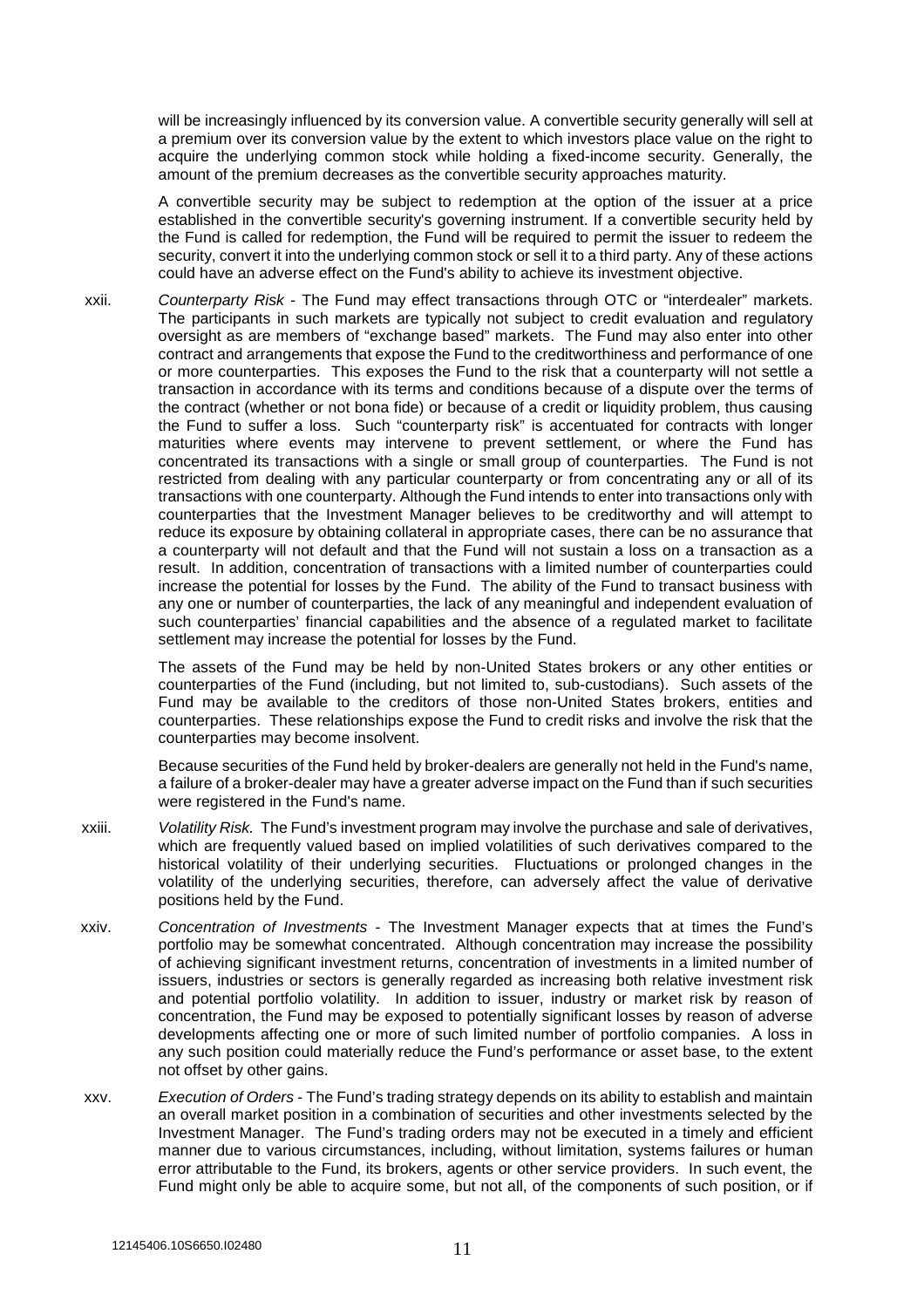the overall position were to need adjustment, the Fund might not be able to make such adjustment. As a result, the Fund would not be able to achieve the market position selected by the Investment Manager, and might incur a loss in liquidating its position.

- xxvi. *Competition; Availability of Investments* Certain markets in which the Fund may invest are extremely competitive for attractive investment opportunities and, as a result, there may be reduced expected investment returns. There can be no assurance that the Fund will be able to identify or successfully pursue attractive investment opportunities in such environments. Among other factors, competition for suitable investments from other pooled investment vehicles and other investors may reduce the availability of investment opportunities. There has been significant growth in the number of firms organised to make such investments, which may result in increased competition to the Fund in obtaining suitable investments.
- xxvii. *New Issues* The Fund may purchase securities of companies in initial public offerings of any equity security or shortly thereafter. Special risks associated with these securities may include a limited number of interests available for trading, unseasoned trading, lack of investor knowledge of the company, and a limited operating history. These factors may contribute to substantial price volatility for the interests of these companies. The limited number of securities available for trading in some initial public offerings may make it more difficult for the Fund to buy or sell significant amounts of securities without an unfavourable impact on prevailing market prices. In addition, some companies in initial public offerings are involved in relatively new industries or lines of business, which may not be widely understood by investors. Some of these companies may be undercapitalised or regarded as developmental stage companies, without revenues or operating income, or the near-term prospects of achieving them.
- xxviii. *Proxy Voting* The Fund may determine not to vote proxies with respect to certain issuers, particularly in Emerging Markets, if in the opinion of the Investment Manager the direct and indirect costs of voting would exceed the benefits.
- xxix. *Reliance on Information Provided* Investment Manager may elect to invest in securities on the basis of information and data filed by the issuers of such securities with the Securities Exchange Commission or made directly available to the Investment Manager by the issuers of the securities and other instruments or through sources other than the issuers. Although the Investment Manager evaluates all such information and data and seeks independent corroboration when it considers it appropriate and when it is reasonably available, the Investment Manager is not in a position to confirm the completeness, genuineness or accuracy of such information and data.
- xxx. *Improper Conduct by Portfolio Companies* Although the Investment Manager intends to employ reasonable diligence in evaluating portfolio securities, no amount of diligence can eliminate the possibility that one or more issuers of such portfolio securities may engage in improper or fraudulent conduct, including improper accounting practices and unsupportable valuations of assets.
- xxxi. *EPM Risk* The Fund may employ techniques and instruments relating to cash deposits and money market instruments for efficient portfolio management purposes. Many of the risks in utilising derivatives, as disclosed in the section entitled "Risk Factors" in the Prospectus, will be equally relevant when employing such efficient portfolio management techniques. Investors should also be aware that from time to time, a Fund may engage in derivative contracts with parties that are related parties to the Depositary or other service providers of the ICAV. Such engagement may on occasion cause a conflict of interest with the role of the Depositary or other service providers in respect of the ICAV. Please refer to section entitled "Conflicts of Interest" in the Prospectus for further details on the conditions applicable to any such related party transactions. The identity of any such related parties will be specifically identified in the ICAV's semi-annual and annual reports.
- xxxii. *Reinvestment of Cash Collateral Risk* As the Fund may reinvest cash collateral received, subject to the conditions and within the limits laid down by the Central Bank, the Fund will be exposed to the risk associated with such investments, such as failure or default of the issuer of the relevant security.
- xxxiii. *Credit Risk and Counterparty Risk* The Fund will be exposed to a credit risk in relation to the counterparties with whom they transact or place margin or collateral in respect of transactions in notes or warrants. To the extent that a counterparty defaults on its obligation and the Fund is delayed or prevented from exercising its rights with respect to the investments in its portfolio, it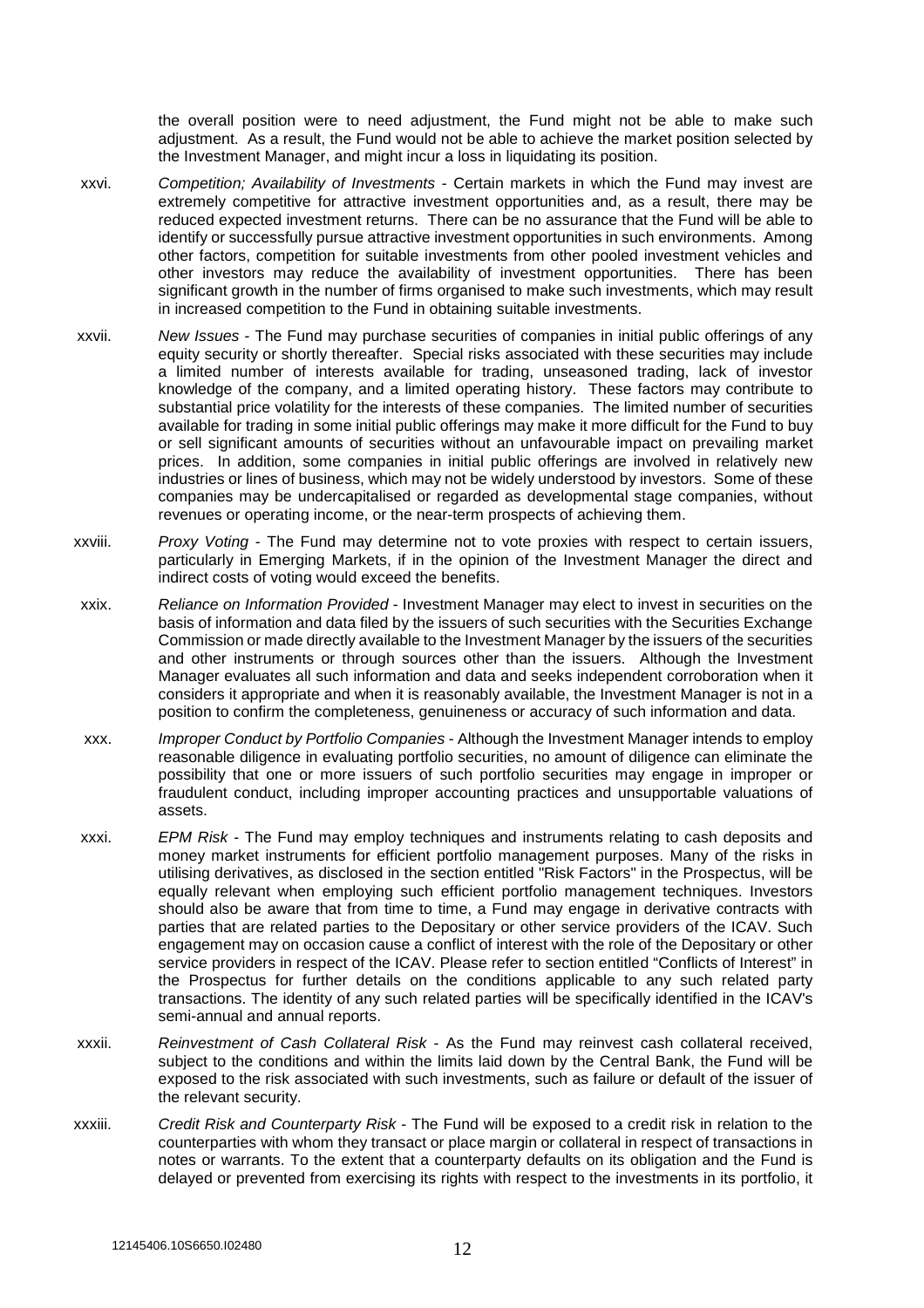may experience a decline in the value of its position, lose income and incur costs associated with asserting its rights. Regardless of the measures the Fund may implement to reduce counterparty credit risk, however, there can be no assurance that a counterparty will not default or that the Fund will not sustain losses on the transactions as a result.

- xxxiv. *Participatory Notes*  Investing in participatory notes involves the same risks associated with a direct investment in the shares of the companies the notes seek to replicate. However, the performance results of participatory notes will not replicate exactly the performance of the issuers or markets that the notes seek to replicate due to transaction costs and other expenses. In addition, participatory notes are subject to counterparty risk since the notes constitute general unsecured contractual obligations of the issuing financial institutions, and the Fund is relying on the creditworthiness of such institutions and has no rights under the participatory notes against the issuers of the stocks underlying such notes. Participatory notes may be considered illiquid.
- xxxv. *Investing in Russia* Investments in Russia may be impacted by a number of social and political factors as well as economic risks and legal risks. Please refer to the section entitled "Risk Factors" and the disclosures on "Investing in Russia" in that section of the Prospectus for further details.
- xxxvi. *Pandemic Risks* A local, regional, national or international outbreak of a contagious disease, including, but not limited to, COVID-19, Middle East Respiratory Syndrome, Severe Acute Respiratory Syndrome, H1N1 influenza virus, avian flu or any other similar illness, or a fear of any of the foregoing, could adversely impact the Fund by causing significant disruptions in local and global economies, thereby adversely impacting the value of the Fund's investment. It is unknown whether and how the values of the Fund's investments may be affected if such an epidemic persists for an extended period of time.

#### **Investment Manager**

The ICAV has appointed ARGA Investment Management, LP as Investment Manager to the Fund (the "**Investment Manager**"). The Investment Manager is a limited partnership organised in the United States with its principal office at 1010 Washington Boulevard, 6<sup>th</sup> Floor, Stamford, Connecticut, 06901, USA.

The Investment Manager is responsible for the investment activities and also provides management support services to the Fund.

The Investment Manager is regulated by the Securities Exchange Commission and specialises in the provision of discretionary asset management services. As at 30 June 2021, the Investment Manager has approximately USD\$8 billion in assets under management.

The Investment Management Agreement dated 16 February 2016 between the ICAV and the Investment Manager provides that the appointment of the Investment Manager will continue unless and until terminated by either party giving to the other not less than 90 days' written notice although in certain circumstances, as set out in the Investment Management Agreement, the Investment Management Agreement may be terminated forthwith by notice in writing by either party to the other. The Investment Management Agreement contains certain indemnities payable out of the assets of the relevant Fund in favour of the Investment Manager which are restricted to exclude matters resulting from the fraud, wilful default or negligence of the Investment Manager in the performance or non-performance of its obligations and duties.

The Investment Management Agreement contains limited recourse provisions under which the recourse against the ICAV of the Investment Manager in respect of any claims arising under or in relation to the Investment Management Agreement is expressed to be limited to the Fund established in respect of the Shares to which such claims relate, and the Investment Manager will have no recourse to any other assets of the ICAV. Other sub-funds of the ICAV and the ICAV will not have recourse to the assets of the Fund or the Investment Manager. The ICAV's claims against the Investment Manager will relate to its roles as Investment Manager of the Fund. If following the realisation of the relevant Fund and the application of such realisation proceeds in payment of all claims of the Investment Manager relating to the relevant Fund and all other liabilities (if any) of the ICAV ranking pari passu with or senior to such claims which have recourse to the relevant Fund(s) (for these purposes the "**Relevant Date**"), such claims are not paid in full, (a) the amount outstanding in respect of such claims will be automatically extinguished, (b) the Investment Manager will have no further right of payment in respect thereof and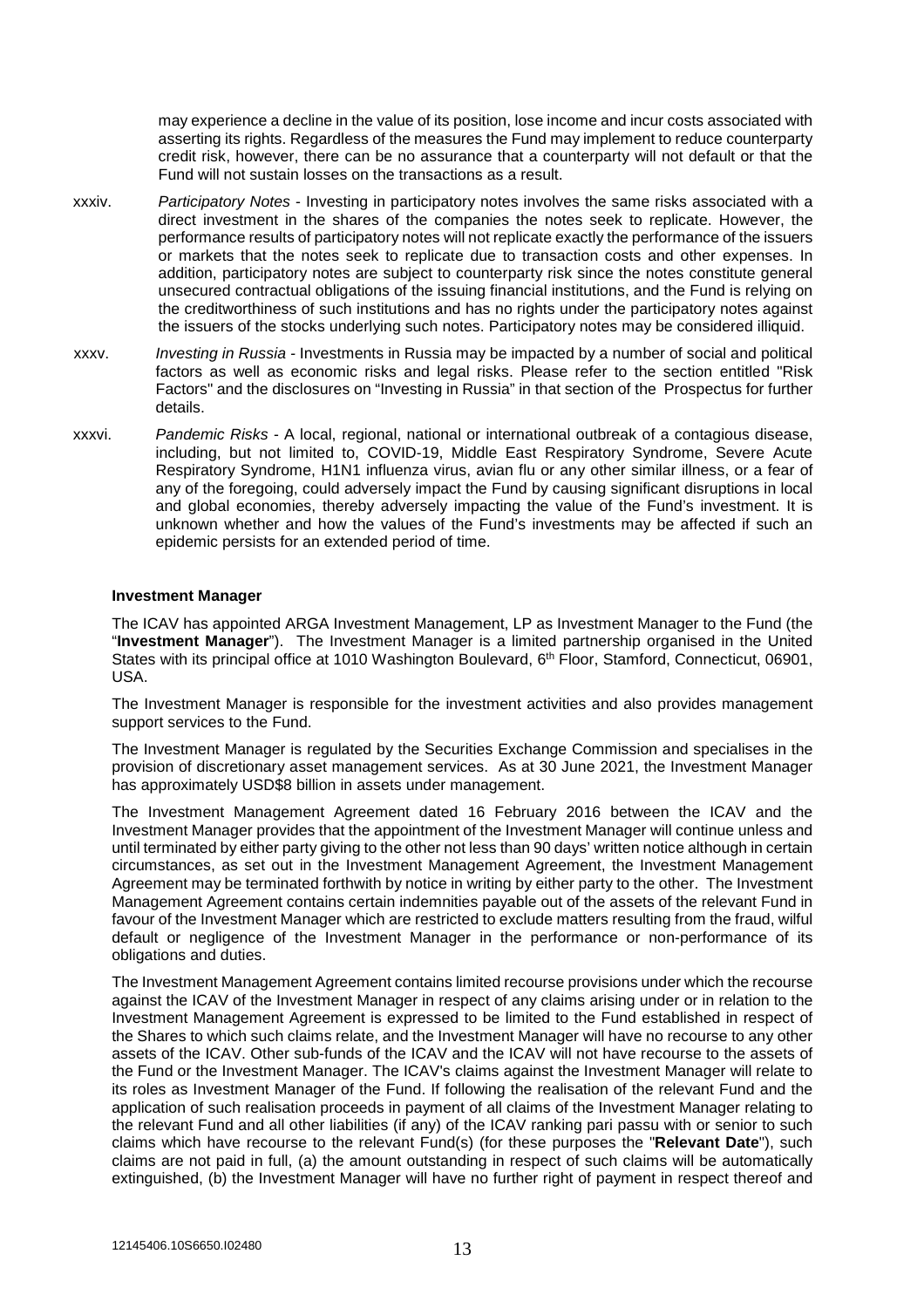(c) the Investment Manager will not be able to petition for the winding-up of the ICAV as a consequence of any such shortfall; provided that (a) and (b) above shall not apply to any assets of the relevant Fund that may be subsequently held or recouped by the relevant Fund between the Relevant Date and date of termination of the relevant Fund in accordance with the requirements of the Central Bank.

### **Profile of the Typical Investor**

The Fund is suitable for investors seeking capital growth through direct and/or indirect investment in a diversified portfolio of global emerging markets equities who are prepared to accept a high degree of volatility.

## **Risk Management Process**

The ICAV on behalf of the Fund has filed with the Central Bank its risk management policy ("**RMP**") which enables it to accurately measure, monitor and manage the various risks associated with the use of FDIs. The ICAV will, on request, provide supplementary information to Shareholders relating to the risk management methods employed, including the quantitative limits that are applied and any recent developments in the risk and yield characteristics of the main categories of investments. As set out in the RMP, the ICAV will use the commitment approach for the purposes of calculating global exposure.

## **Dividend Policy**

The Fund does not pay dividends in respect of the Classes A – H, Class J or Classes A1 to H1 and it is expected that all income and gains will be reinvested.

The Directors may declare a dividend in respect of the Class I Shares such that substantially all of the net income relating to such Shares shall be distributed on a semi-annual basis. Such dividends shall be paid to Shareholders in accordance with the terms of the Prospectus as set out in the section entitled "Dividend Policy". Where dividends are declared, payments of such dividends are expected to be made to Shareholders within 7 Business Days of 30 July and 31 January, as appropriate.

#### **Key Information for Buying and Selling**

#### **Base Currency**

US Dollars

#### **Business Day**

Means any day (other than a Saturday or Sunday) on which banks are open for business in Ireland or such other day or days as may be determined by the Directors from time to time and as notified to Shareholders in advance.

#### **Dealing Day**

Means each Business Day and such other day or days as the Directors may, in their absolute discretion, determine and notify in advance to Shareholders.

#### **Dealing Deadline**

In respect of a Dealing Day, the Dealing Deadline is 3.00 p.m. (Irish time) on the Business Day immediately preceding the relevant Dealing Day.

In exceptional circumstances, the Directors may, in their absolute discretion, accept applications received after the Dealing Deadline provided that such applications are received prior to the relevant Valuation Point.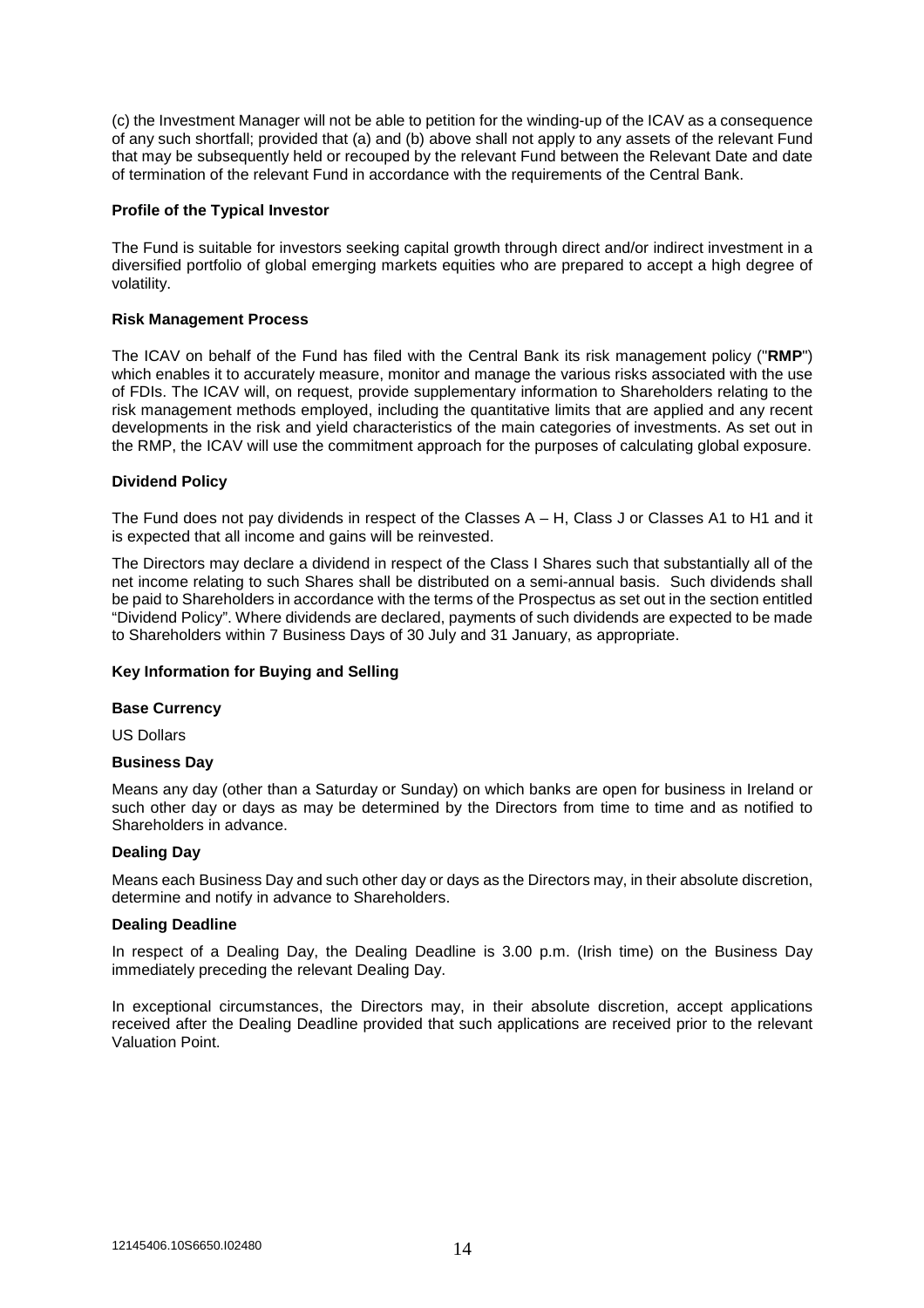| Class*                      | <b>Initial Issue Price</b> | <b>Minimum Initial Investment Amount</b> |
|-----------------------------|----------------------------|------------------------------------------|
| <b>Class A USD\$ Shares</b> | USD\$1.00                  | US \$1,000,000                           |
| Class A1 USD\$ Shares       | USD\$1.00                  | US \$1,000,000                           |
| <b>Class B GBP£ Shares</b>  | GBP£1.00                   | GBP £750,000                             |
| <b>Class B1 GBP£ Shares</b> | GBP£1.00                   | GBP £750,000                             |
| Class C JPY¥ Shares         | JPY¥1.00                   | JPY ¥100,000,000                         |
| Class C1 JPY¥ Shares        | JPY¥1.00                   | JPY ¥100,000,000                         |
| Class D EUR€ Shares         | EUR€1.00                   | EUR €1,000,000                           |
| Class D1 EUR€ Shares        | EUR€1.00                   | EUR €1,000,000                           |
| Class E SGD\$ Shares        | SGD\$1.00                  | SGD \$1,000,000                          |
| Class E1 SGD\$ Shares       | SGD\$1.00                  | SGD \$1,000,000                          |
| <b>Class F HKD\$ Shares</b> | HKD\$1.00                  | HKD \$8,000,000                          |
| Class F1 HKD\$ Shares       | HKD\$1.00                  | HKD \$8,000,000                          |
| <b>Class G AUS\$ Shares</b> | AUS\$1.00                  | AUS \$1,000,000                          |
| Class G1 AUS\$ Shares       | AUS\$1.00                  | AUS \$1,000,000                          |
| Class H NZ\$ Shares         | NZ\$1.00                   | NZ \$1,000,000                           |
| Class H1 NZ\$ Shares        | NZ\$1.00                   | NZ \$1,000,000                           |
| <b>Class I GBPE Shares</b>  | GBP£1.00                   | GBP £750,000                             |
| Class J NOK Shares          | NOK <sub>10</sub>          | NOK 8,800,000                            |

(Classes A-J: no performance fees; Classes A1-H1: subject to performance fees. All classes: the Minimum Initial Investment Amount listed above is subject to the discretion of the Directors in each case to allow lesser amounts).

In relation to the Shares, which are not designated in the Base Currency, a currency conversion will take place on subscriptions, redemptions, switches and distributions at prevailing exchange rates and the value of the share expressed in the class currency will be subject to exchange rate risk in relation to the base currency.

#### **Initial Offer Period**

The Initial Offer Period for the Class A USD Shares has now closed. Accordingly, Class A USD Shares are available for subscription at the Net Asset Value per Share on each Dealing Day.

The Initial Offer Period for the Class J NOK Shares shall be the period from 9:00 am (Irish time) on 17 November 2021 and ending at 5:00pm (Irish time) on 13 May 2022.

The Initial Offer Period for the Class D EUR Shares, Class G AUD Shares, Class A1 USD Shares, Class D1 EUR Shares, Class G1 AUD Shares, Class B GBP Shares, Class E SGD Shares, Class H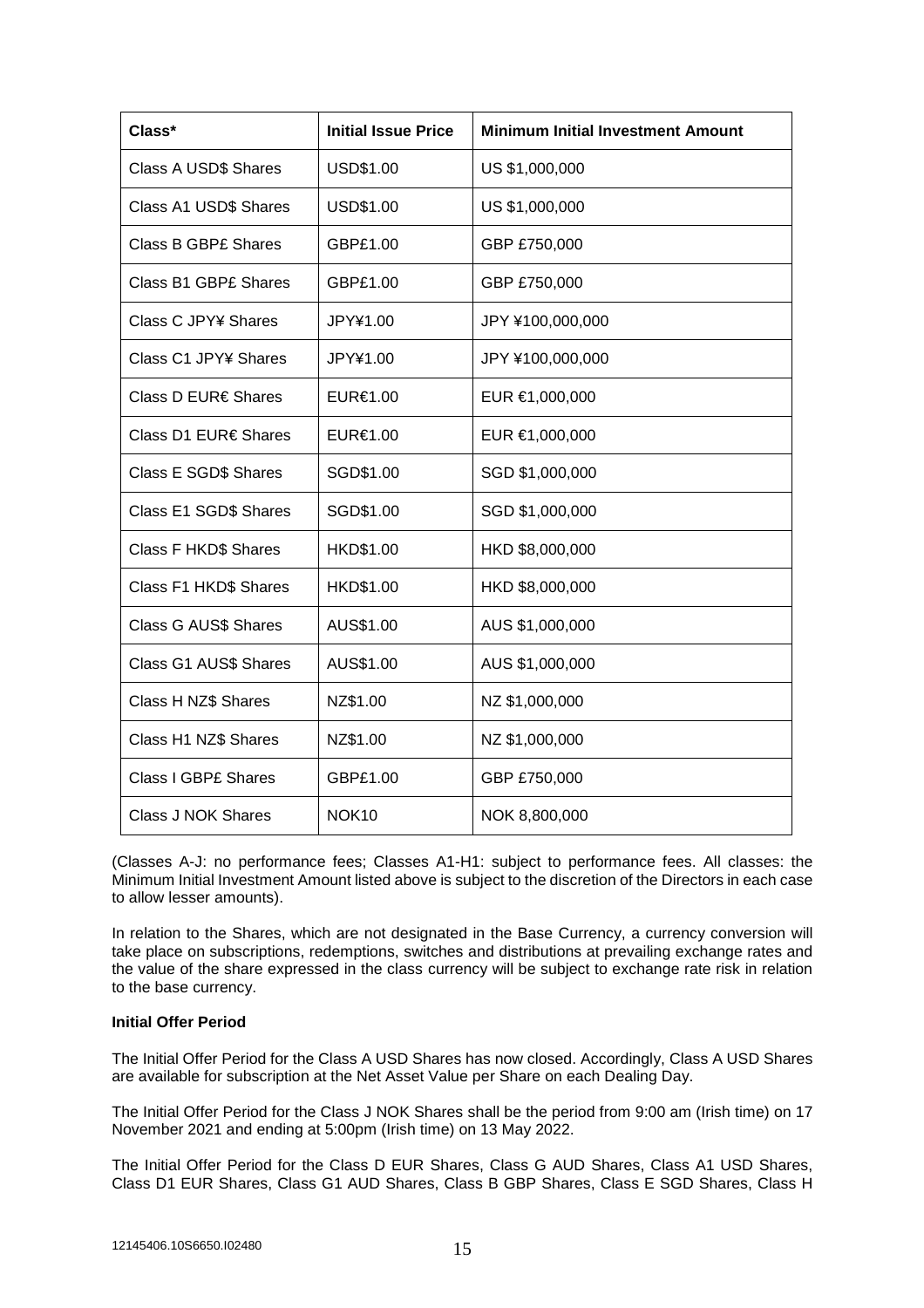NZD Shares, Class B1 GBP Shares, Class E1 SGD Shares, Class H1 NZD Shares, Class C JPY Shares, Class F HKD Shares, Class I GBP Shares, Class C1 JPY Shares and Class F1 HKD Shares shall be the period from 9:00 am (Irish time) on 6 January 2021 and ending at 5:00 pm (Irish time) on 8 March 2022 or such shorter or longer period as any one Director may decide in accordance with the Central Bank's requirements. Following the close of the Initial Offer Period, these Shares will be available for subscription at the Net Asset Value per Share on each Dealing Day.

#### **Further Subscriptions of Shares**

Following the Initial Offer Period, if any, in respect of Shares of a Class, application may be made to purchase Shares of the Fund class on each subscription Dealing Day at subscription prices calculated with reference to the Net Asset Value per Share of the relevant class calculated as at the Valuation Point for that subscription Dealing Day. The subscription price per Share of the relevant Fund is calculated in accordance with the procedures referred to under "Subscription Price" in the Prospectus.

## **Minimum Fund Size**

The Minimum Fund Size for the Fund is expected to be  $\text{£}5,000,000$  or such other amount as the Directors may, in consultation with the Investment Manager, determine.

## **Valuation Point**

Close of business (Irish time) on the relevant Dealing Day. The Net Asset Value per Share of the Fund in respect of each Dealing Day will be published and available on the day after the relevant Dealing Day.

## **Settlement Date**

Subscriptions will not be processed until the original Account Opening Form and all required identity verification documents (and all supporting documentation) have been received and verified by the Administrator. Upon receipt of your account number from the Administrator subscription monies should be paid to the Subscription/Redemptions Account specified in the Subscription Form (or such other account specified by the Administrator) so as to be received in cleared funds by no later than 3.00pm (Irish time) three Business Days immediately succeeding the relevant Dealing Day or such later time as the Directors may agree from time to time

Monies in the Subscription/Redemptions Account will become the property of the Fund upon receipt and during the period between receipt of subscription monies and the Dealing Day on which Shares are issued, investors will be treated as unsecured creditors of the Fund. Investors' attention is drawn to the risk factor under the heading "*Subscriptions/Redemptions Account Risk*" as set out in the Prospectus.

If payment in full and/or a properly completed Account Opening form and all required identity verification documents (and all supporting documentation) have not been received by the relevant times stipulated above, the application to subscribe may be refused, or in the event of non-clearance of funds, the allotment of Shares made in respect of such application may, at the discretion of the Directors, be cancelled, or, alternatively, the Directors may treat the application as an application for such number of Shares as may be purchased with such payment on the Dealing Day next following receipt of payment in full of cleared funds or a properly completed Account Opening Form and all required identity verification documentation (and all supporting documentation). The applicant may be charged interest at a reasonable rate or other reasonable costs incurred by the Fund to make good any loss, cost, expense or fees suffered by the Fund as a result of non-receipt by the Fund of such subscription monies and papers. Any such applicable costs will be charged at normal commercial rates.

Payment of redemption monies will normally be made by electronic transfer to the account of the redeeming Shareholder within three Business Days of the relevant Dealing Day.

The Administrator may refuse to pay or delay payment of redemption proceeds where the requisite information for verification purposes has not been produced by a Shareholder. During this time, any such redemption proceeds will be held in the Subscriptions/Redemptions Account and shall remain an asset of the Fund. During this period, the Shareholder will rank as an unsecured creditor of the Fund until such time as the Administrator is satisfied that its anti-money-laundering procedures have been fully complied with, following which redemption proceeds will be released to the relevant Shareholder.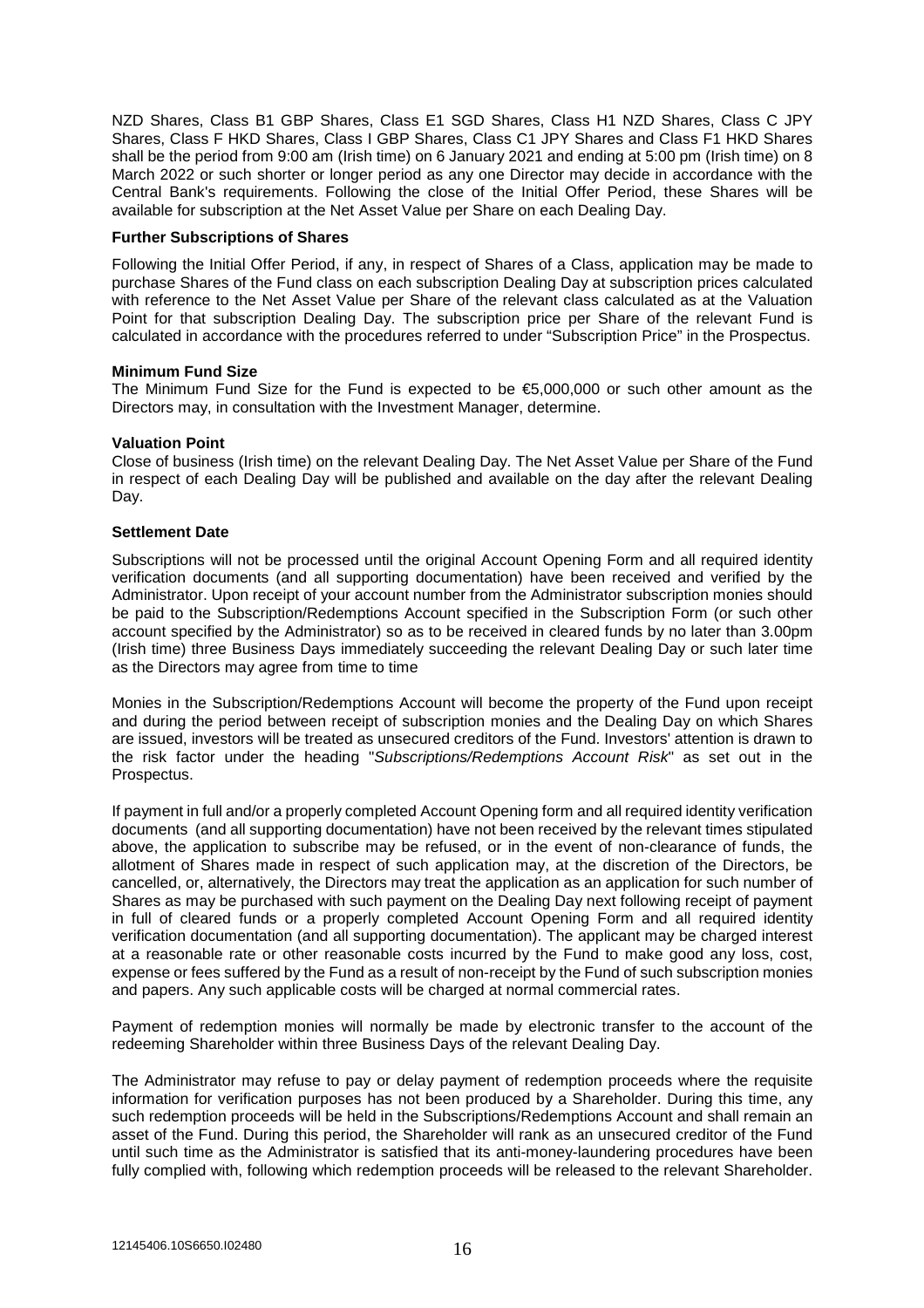Accordingly, Shareholders are advised to promptly provide the ICAV or the Administrator (as appropriate) with all documentation requested to reduce the risk in this scenario.

### **Anti-Dilution Levy**

The Directors may, where there are net subscriptions or redemptions, charge an Anti-Dilution Levy which will be calculated to cover the costs of acquiring or selling investments as a result of net subscriptions or redemptions on any Dealing Day, which will include any dealing spreads and commissions and will be charged in circumstances where the Directors believe it is necessary to prevent an adverse effect on the value of the assets of the Fund.

The level of the Anti-Dilution Levy may vary but at no time shall exceed a maximum of 0.65% in respect of subscriptions and redemptions. In this regard, no more than 0.65% may be added to the subscription price or deducted from the redemption price. Investors should note that the Anti-Dilution Levy is referred to in the key investment information document as an entry and exit charge. In the event subscription and redemptions are made simultaneously, the Anti-Dilution Levy will be applied on the net subscription and redemption amounts.

## **Publication**

The Net Asset Value per Share will be published 1 Business Day following the relevant Dealing Day on www.bloomberg.com and may also be published in financial press on a weekly basis.

#### **Fees and Expenses**

#### *Investment Management Fee*

Under the provisions of the Investment Management Agreement, the ICAV will pay the Investment Manager a fee of up to 1.00% per annum of the Net Asset Value of the Fund attributable to Class A Shares, Class B Shares, Class C Shares, Class D Shares, Class E Shares, Class F Shares, Class G Shares, Class H Shares, Class I Shares and Class J Shares accrued monthly and payable quarterly in arrears.

The ICAV will pay the Investment Manager a fee of up to 0.70% per annum of the Net Asset Value of the Fund attributable to Class A1 Shares, Class B1 Shares, Class C1 Shares, Class D1 Shares, Class E1 Shares, Class F1 Shares, Class G1 Shares and Class H1 Shares accrued monthly and payable quarterly in arrears.

The Investment Manager may waive or rebate all or part of the investment management fee to Shareholders, it being acknowledged that such waiver or rebate, if any, may differ between Shareholders and that the Investment Manager will have ultimate discretion in this matter.

The Investment Manager shall also be entitled to be repaid out of the assets of the Fund all costs, expenses, outgoings and liabilities reasonably and properly incurred by or on behalf of the Investment Manager on behalf of the Fund.

#### *Performance Fee*

In addition to the Investment Management Fee the Investment Manager is entitled to a performance fee (the "**Performance Fee**") in relation to the relevant Class of Shares. The Performance Fee will be paid out of the net assets attributable to the relevant Class of Shares.

The Performance Fee shall be calculated and shall accrue at each Valuation Point and the accrual will be reflected in the Net Asset Value per Share of the relevant Class of Shares. The first Performance Fee period began at the end of the Initial Offer Period of the relevant Class of Shares and finished on 31 December 2014. Subsequent Performance Fee periods shall be calculated in respect of each period of twelve months beginning on 1 January and ending on the following 31 December (the "**Performance Period**").

The Performance Fee will be paid annually in arrears as soon as practicable after the close of business on the Business Day following the end of the relevant Performance Period.

The Performance Fee for each Performance Period shall be equal to 15% of the amount, if any, by which the Net Asset Value before Performance Fee accrual of the relevant Class of Shares exceeds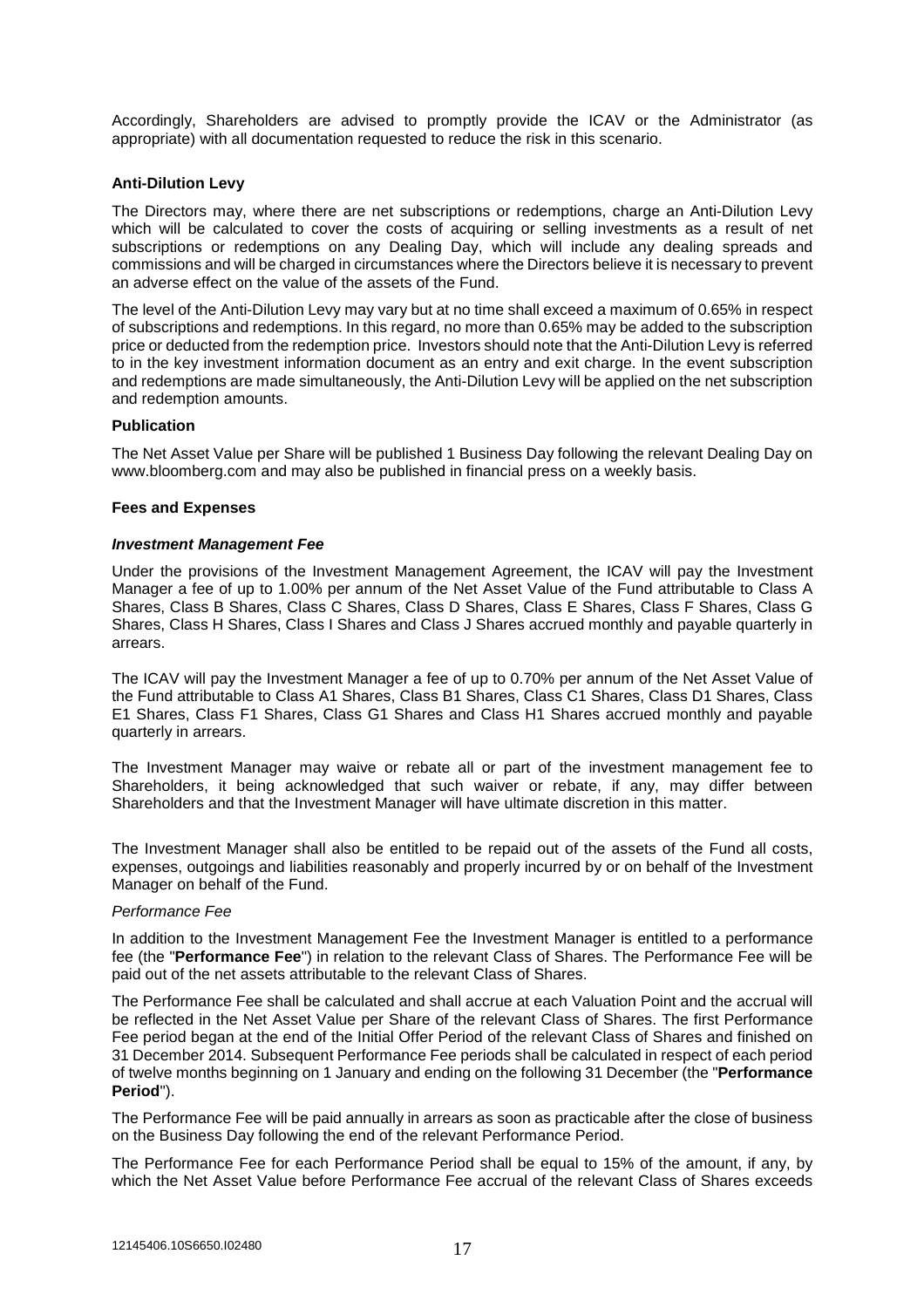the Indexed Net Asset Value of the relevant Class of Shares on the last Business Day of the Performance Period. In addition, the Performance Fee with respect to any redemptions of Shares during the Performance Period will crystallise and become payable within 14 days of redemption date.

"Indexed Net Asset Value" means in respect of the first Performance Period for the Fund the Initial Offer Price of the relevant Class of Shares multiplied by the number of Shares of the Class of Shares issued during the Initial Offer Period, increased on each Dealing Day by the value of any subscriptions or decreased pro rata by the value of any redemptions which have taken place since the Initial Offer Period, adjusted by the Benchmark Return over the course of the Performance Period.

For each subsequent Performance Period for the Fund the "Indexed Net Asset Value" means either

- (i) where a Performance Fee was payable in respect of the prior Performance Period, the Net Asset Value of the Class of Shares as at the end of the last Performance Period, increased on each Dealing Day by the value of any subscriptions or decreased pro rata by the value of any redemptions which have taken place since the beginning of such Performance Period, adjusted by the Benchmark Return over the course of the Performance Period; or
- (ii) where no Performance Fee was payable in respect of the prior Performance Period, the Indexed Net Asset Value of the Class of Shares at end of the prior Performance Period at which the last Performance Fee was paid, increased on each Dealing Day by the value of any subscriptions or decreased pro rata by the value of any redemptions which have taken place since the beginning of such Performance Period, adjusted by the Benchmark Return over the course of the Performance Period.

For the avoidance of doubt any underperformance versus the benchmark will be carried forward from one performance fee period to the next and must be recouped before any additional performance fee will accrue.

"Benchmark Return" means the performance of the **MSCI Emerging Markets Index (Net) USD** (the "**Index**") over the course of the Performance Period or the equivalent currency for the relevant Class of Shares.

The Performance Fee shall be calculated by the Administrator and verified by the Depositary.

## *Administration Fee*

The Administrator will be entitled to receive out of the assets of the Fund an annual fee which will not exceed 0.07% of the net assets of the Fund (plus VAT, if any) subject to an annual minimum fee of €40,000 together with transfer agency fees and financial reporting fees which will be charged at normal commercial rates and its reasonable costs and expenses incurred by the Administrator in the performance of its duties as Administrator of the Fund and as agreed compensation for any additional services. These fees shall accrue and be calculated on each Dealing Day and shall be payable monthly in arrears.

# *Depositary Fee*

The Depositary will be entitled to receive from the ICAV out of the assets of the Fund an annual fee which will not exceed 0.03% of the net assets of the Fund (plus VAT, if any), subject of the minimum fee of €10,000. In addition the Depositary will be entitled to receive from the Fund sub custody fees charged at normal commercial rate, including safekeeping and transaction fees. The Depositary will further be entitled to be reimbursed by the Fund for reasonable costs and expenses incurred by the Depositary in the performance of its duties as Depositary of the Fund. These fees shall accrue and be calculated on each Dealing Day and shall be payable monthly in arrears.

#### *Management Fee*

Davy Global Fund Management Limited, in its role as Manager and Global Distributor of the Fund, will be entitled to receive out of the assets of the Fund an annual fee which will not exceed 0.10% of the net assets of the Fund (plus VAT, if any) subject to a minimum annual fee of €50,000.

#### *Establishment Expenses*

The fees and expenses incurred in connection with the establishment of the Fund did not exceed €10,000. These fees and expenses were paid out of the assets of the Fund and were amortised over the first five years.